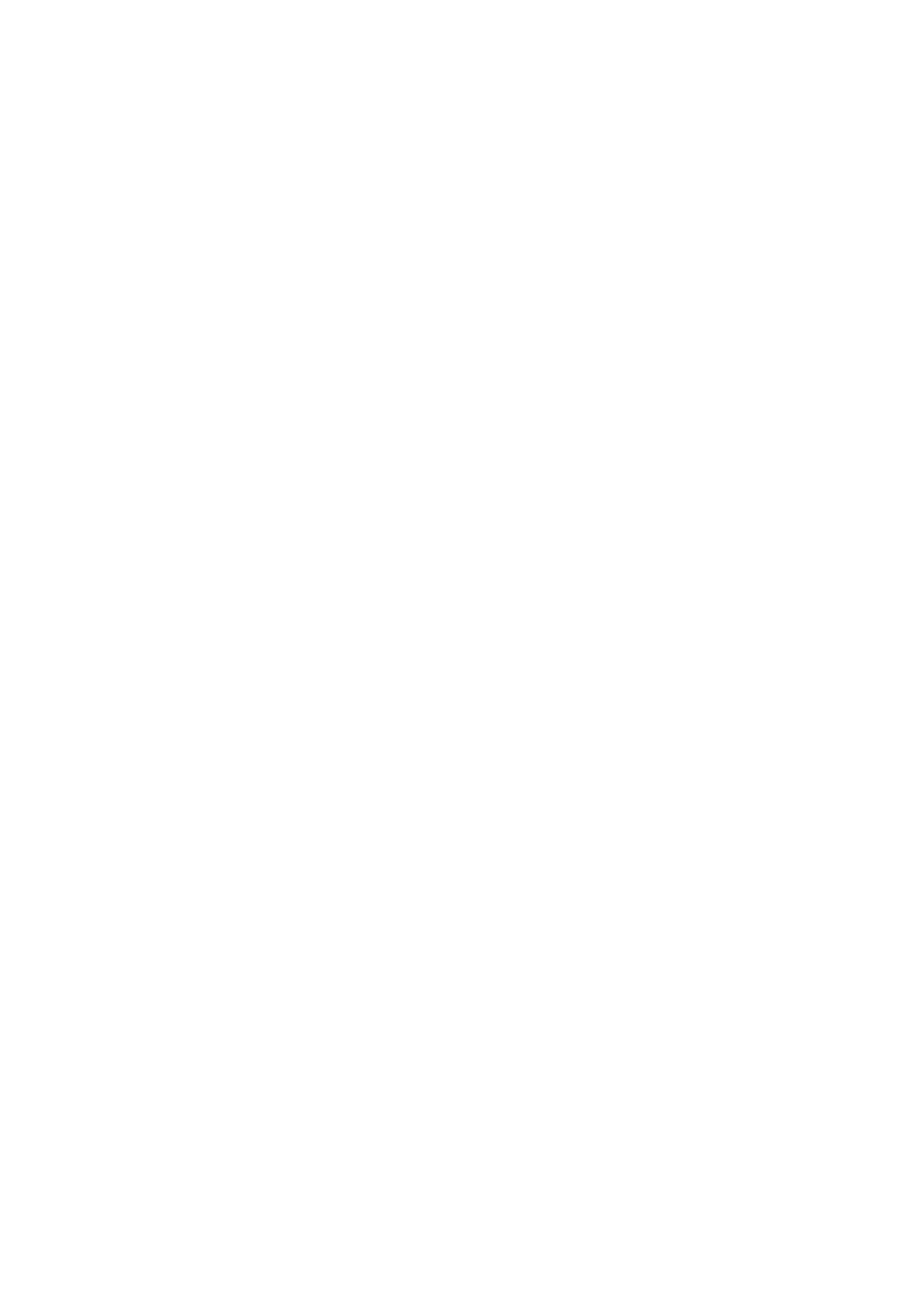Société d'investissement à capital variable (a Luxembourg domiciled open-ended investment company with variable capital)

Annual report, including audited financial statements, as at December 31, 2021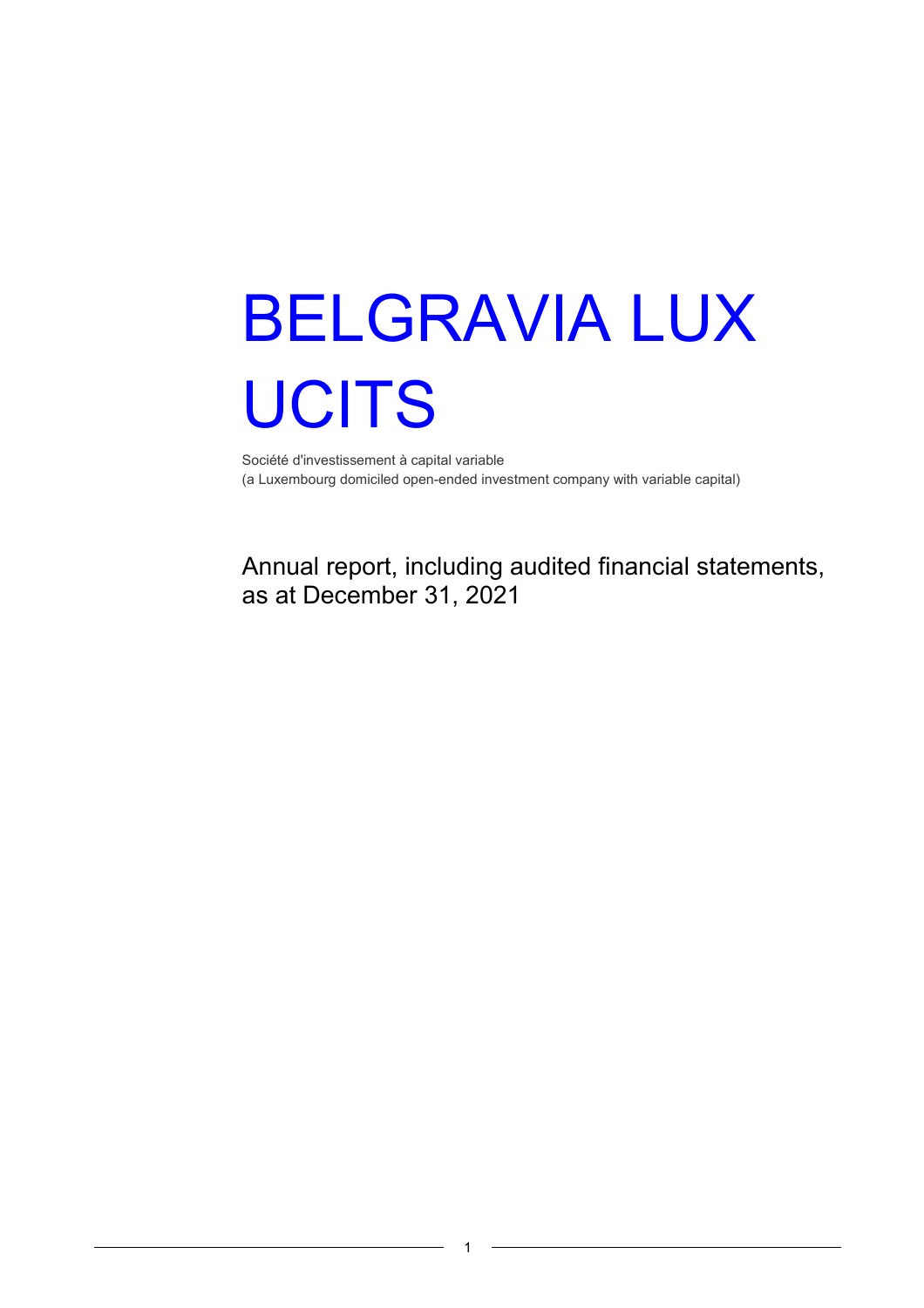Annual report, including audited financial statements, as at December 31, 2021

No subscription can be received on the basis of these financial statements. Subscriptions are only valid if made on the basis of the current prospectus accompanied by the Key Investor<br>Information Documents ("KIIDs"), the l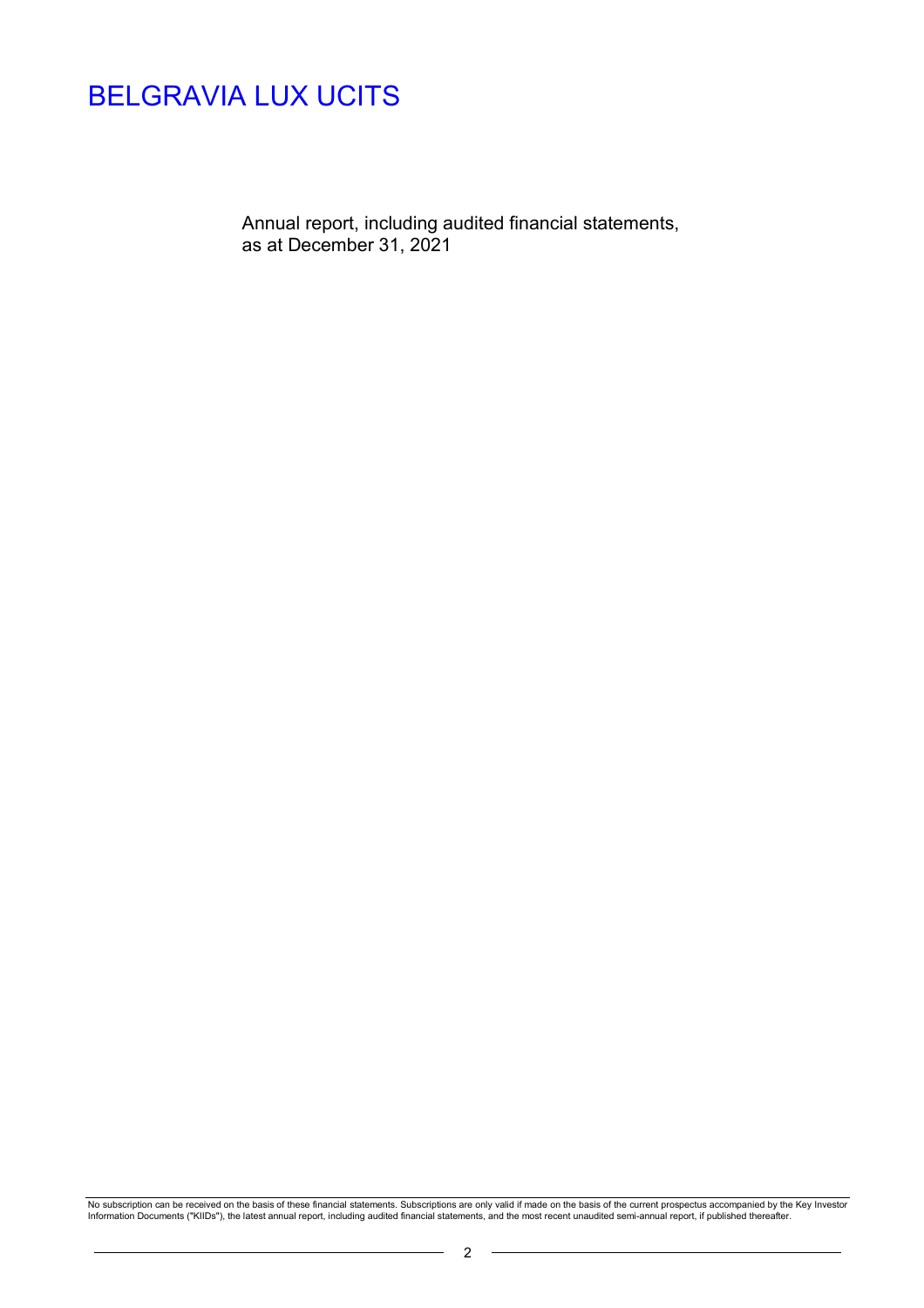## Table of contents

| Organisation of the SICAV                                                                                                                                               | 4        |
|-------------------------------------------------------------------------------------------------------------------------------------------------------------------------|----------|
| General information                                                                                                                                                     | 6        |
| Management report                                                                                                                                                       | 7        |
| Independent auditor's report                                                                                                                                            | 9        |
| <b>Financial statements</b>                                                                                                                                             |          |
| Statement of net assets                                                                                                                                                 | 12       |
| Statement of operations and changes in net assets                                                                                                                       | 13       |
| <b>Statistics</b>                                                                                                                                                       | 14       |
| Sub-fund : BELGRAVIA LUX UCITS - EPSILON<br>- Statement of investments and other net assets<br>- Geographical and industrial classification of investments              | 15<br>17 |
| Sub-fund: BELGRAVIA LUX UCITS - TAU EUROPEAN EQUITIES<br>- Statement of investments and other net assets<br>- Geographical and industrial classification of investments | 18<br>20 |
| Notes to the financial statements                                                                                                                                       | 21       |
| Other information to Shareholders (unaudited appendix)                                                                                                                  | 29       |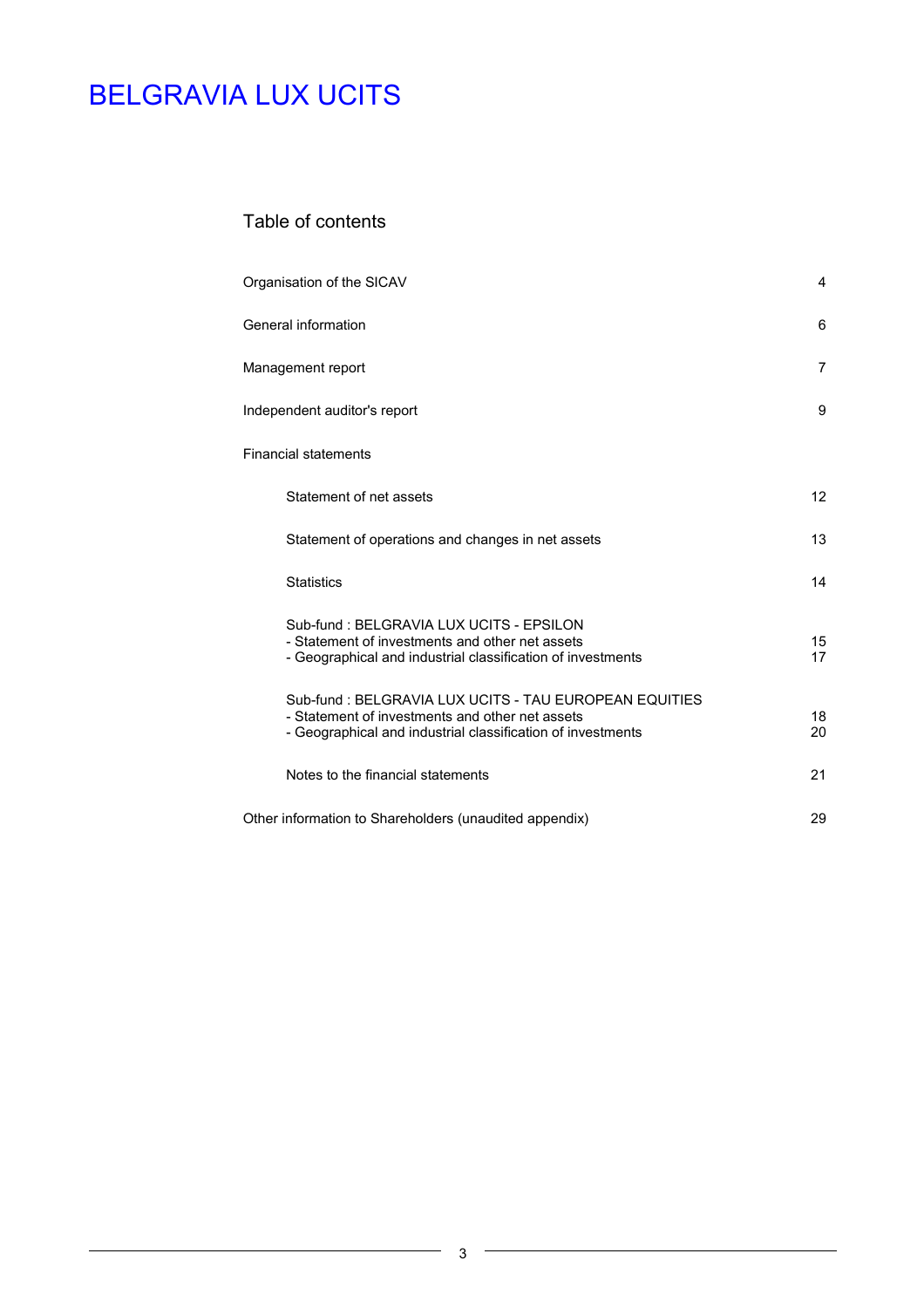$\overline{a}$ 

# Organisation of the SICAV

| <b>Registered office</b>                                     | 15, avenue J.F. Kennedy, L-1855 Luxembourg, Grand Duchy of Luxembourg                                                                                                                                                            |
|--------------------------------------------------------------|----------------------------------------------------------------------------------------------------------------------------------------------------------------------------------------------------------------------------------|
| <b>Board of Directors of</b><br>the SICAV                    |                                                                                                                                                                                                                                  |
| <b>Members</b>                                               | Mrs Cristina SOLINIS LACHAMBRE, Investor Relations Manager, Singular Asset<br>Management SGIIC, S.AU*                                                                                                                            |
|                                                              | Mr Juan José MARTÍ ESCOLANO, Chief Operating Officer, Singular Asset Management<br>SGIIC, S.AU*                                                                                                                                  |
|                                                              | Mr Javier VALLS, Independent Director, The Director's Office                                                                                                                                                                     |
| Management<br><b>Company and</b><br><b>Domiciliary Agent</b> | FundPartner Solutions (Europe) S.A., 15, avenue J.F. Kennedy, L-1855 Luxembourg, Grand<br>Duchy of Luxembourg                                                                                                                    |
| <b>Board of Directors of</b><br>the Management<br>Company    |                                                                                                                                                                                                                                  |
| Chairman                                                     | Mr Christian SCHRÖDER, Chairman, Organisation Management, Head of Special Projects,<br>Banque Pictet & Cie SA, 60, route des Acacias, CH 1211 Geneva 73, Switzerland (until<br>August 5, 2021)                                   |
|                                                              | Mr Marc BRIOL, Chief Executive Officer Pictet Asset Services, Banque Pictet & Cie SA,<br>60, route des Acacias, CH-1211 Geneva 73, Switzerland (since August 5, 2021)                                                            |
| <b>Members</b>                                               | Mrs Michèle BERGER, Managing Director, Chief Executive Officer, FundPartner Solutions<br>(Europe) S.A., 15, avenue J.F. Kennedy, L-1855 Luxembourg, Grand Duchy of Luxembourg<br>(until January 18, 2021)                        |
|                                                              | Mrs Annick BRETON, Managing Director, Chief Executive Officer, FundPartner Solutions<br>(Europe) S.A., 15, avenue J.F. Kennedy, L-1855 Luxembourg, Grand Duchy of Luxembourg<br>(since January 18, 2021 and until June 30, 2021) |
|                                                              | Mr Dorian JACOB, Managing Director, Chief Executive Officer, FundPartner Solutions<br>(Europe) S.A., 15, avenue J.F. Kennedy, L-1855 Luxembourg, Grand Duchy of Luxembourg<br>$(since$ August 5, 2021)                           |
|                                                              | Mr Geoffroy LINARD DE GUERTECHIN, Independent Director, 15, avenue J.F. Kennedy,<br>L-1855 Luxembourg, Grand Duchy of Luxembourg                                                                                                 |
|                                                              | Mr Yves FRANCIS, Independent Director, 15, avenue J.F. Kennedy, L 1855 Luxembourg,<br>Grand Duchy of Luxembourg (until July 31, 2021)                                                                                            |

*<sup>\*</sup> On March 18, 2021, Belgravia Capital SGIIC, SA changed its denomination to Singular Asset Management SGIIC, S.AU and its registered office to C/ Goya, 11, 28001 Madrid, Spain.*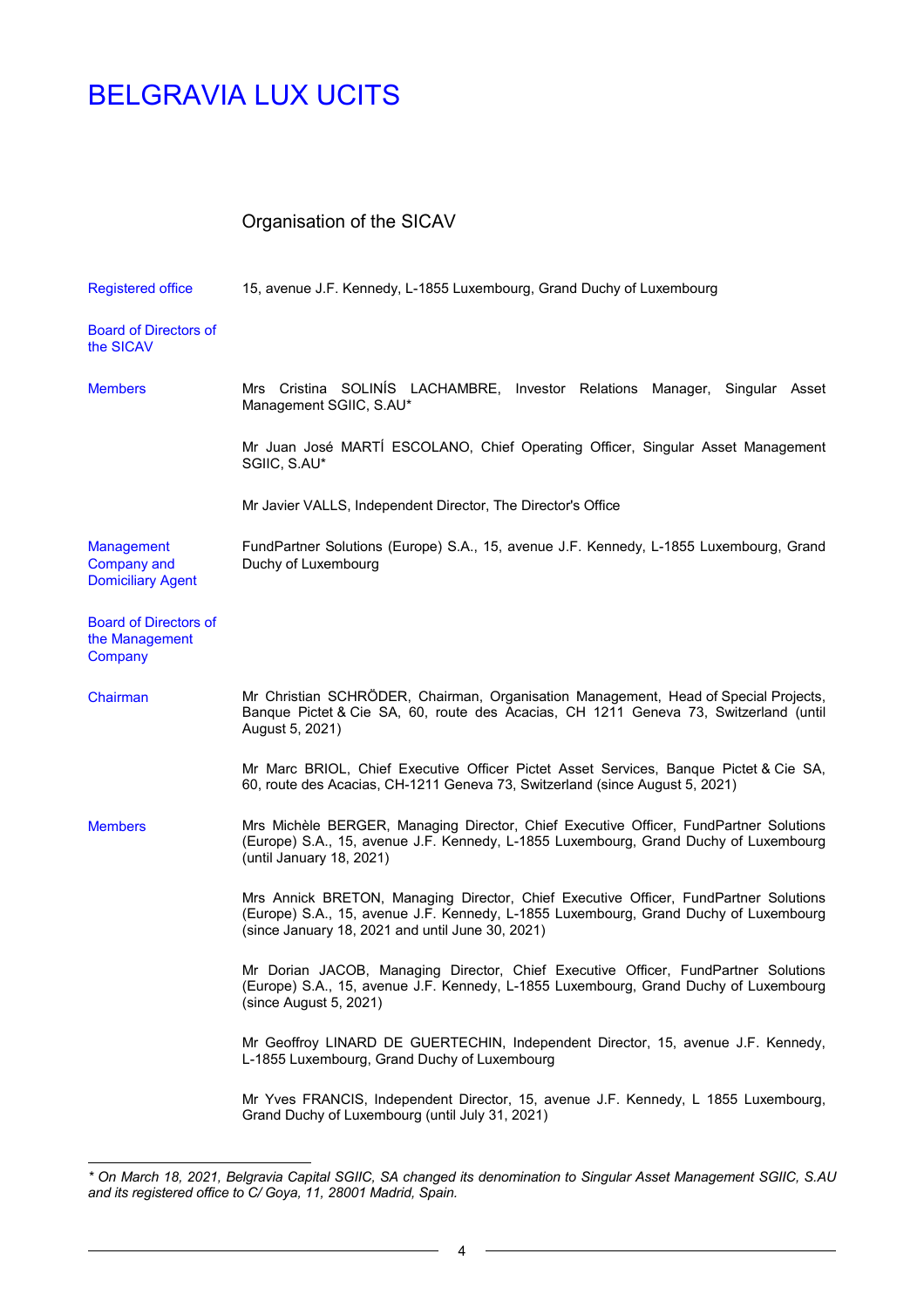$\overline{a}$ 

| Members of the<br><b>Management</b><br><b>Committee</b>                                                                | Mrs Michèle BERGER, Managing Director, Chief Executive Officer, FundPartner Solutions<br>(Europe) S.A., 15, avenue J.F. Kennedy, L-1855 Luxembourg, Grand Duchy of Luxembourg<br>(until January 18, 2021)                                                     |
|------------------------------------------------------------------------------------------------------------------------|---------------------------------------------------------------------------------------------------------------------------------------------------------------------------------------------------------------------------------------------------------------|
|                                                                                                                        | Mr Philippe MATELIC, Member of the Management Committee in charge of Compliance,<br>FundPartner Solutions (Europe) S.A., 15, avenue J.F. Kennedy, L-1855 Luxembourg, Grand<br>Duchy of Luxembourg (until May 31, 2021)                                        |
|                                                                                                                        | Mrs Annick BRETON, Chief Executive Officer, Chief Operations Officer and Chief Financial<br>Officer, FundPartner Solutions (Europe) S.A., 15, avenue J.F. Kennedy, L-1855 Luxembourg,<br>Grand Duchy of Luxembourg (until June 30, 2021)                      |
|                                                                                                                        | Mr Dorian JACOB, Chief Executive Officer, FundPartner Solutions (Europe) S.A., 15, avenue<br>J.F. Kennedy, L-1855 Luxembourg, Grand Duchy of Luxembourg                                                                                                       |
|                                                                                                                        | Mr Abdellali KHOKHA, Conducting Officer in charge of Risk Management, Conducting Officer in<br>charge of Compliance, FundPartner Solutions (Europe) S.A., 15, avenue J.F. Kennedy, L-1855<br>Luxembourg, Grand Duchy of Luxembourg (since September 21, 2021) |
|                                                                                                                        | Mr Pierre BERTRAND, Conducting Officer in charge of Fund Administration of Classic Funds<br>and Valuation, FundPartner Solutions (Europe) S.A., 15, avenue J.F. Kennedy, L-1855<br>Luxembourg, Grand Duchy of Luxembourg (since September 21, 2021)           |
|                                                                                                                        | Mr Frédéric BOCK, Conducting Officer in charge of Fund Administration of Alternative Funds,<br>FundPartner Solutions (Europe) S.A., 15, avenue J.F. Kennedy, L-1855 Luxembourg, Grand<br>Duchy of Luxembourg (since September 21, 2021)                       |
| <b>Investment Manager</b>                                                                                              | Singular Asset Management SGIIC, S.AU*, C/ Goya, 11, 28001 - Madrid                                                                                                                                                                                           |
| <b>Depositary Bank</b>                                                                                                 | Pictet & Cie (Europe) S.A., 15A, avenue J.F. Kennedy, L-1855 Luxembourg, Grand Duchy of<br>Luxembourg                                                                                                                                                         |
| <b>Administration Agent,</b><br><b>Paying Agent and</b><br><b>Registrar and Transfer</b><br><b>Agent in Luxembourg</b> | FundPartner Solutions (Europe) S.A., 15, avenue J.F. Kennedy, L-1855 Luxembourg, Grand<br>Duchy of Luxembourg                                                                                                                                                 |
| <b>Independent Auditor</b>                                                                                             | Ernst & Young S.A., 35E, avenue J.F. Kennedy, L-1855 Luxembourg, Grand Duchy of<br>Luxembourg                                                                                                                                                                 |
| Legal Advisers as to<br>matters of<br>Luxembourg law                                                                   | Elvinger Hoss Prussen, société anonyme, 2, place Winston Churchill, L-1340 Luxembourg,<br>Grand Duchy of Luxembourg                                                                                                                                           |

 $\overline{\phantom{a}}$ 

*<sup>\*</sup> On March 18, 2021, Belgravia Capital SGIIC, SA changed its denomination to Singular Asset Management SGIIC, S.AU and its registered office to C/ Goya, 11, 28001 Madrid, Spain.*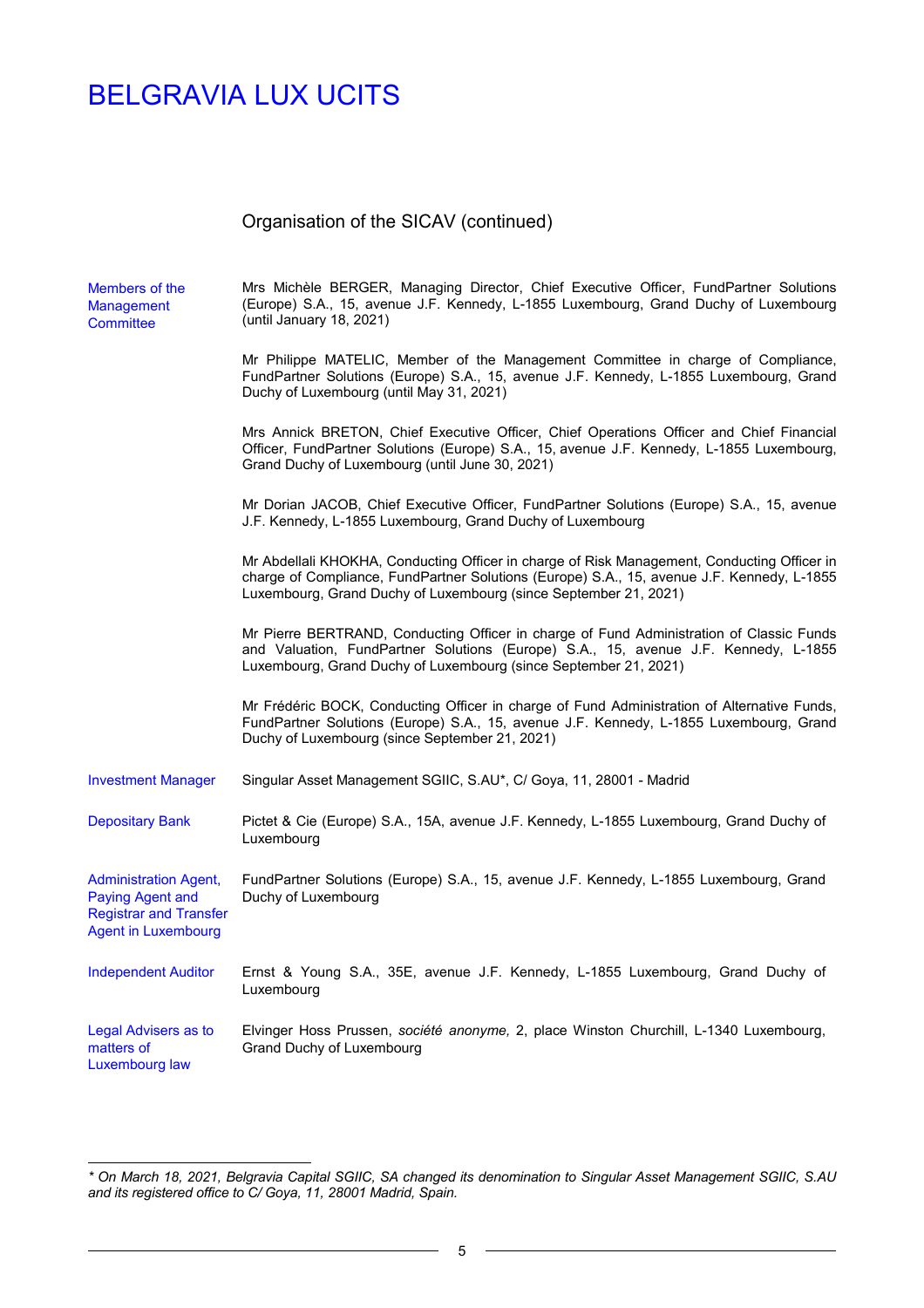### General information

The financial year of BELGRAVIA LUX UCITS (the "SICAV") end on December 31 in each year. The annual report, including audited financial statements, expressed in EUR and with details of each sub-fund in the relevant base currency is made available at the SICAV's registered office, at least 8 days before the Annual General Meeting.

The unaudited semi-annual report dated as of June 30 of each year will be available at the SICAV's registered office, at the latest two months after the end of the period to which it relates.

Copies of all reports are available at the registered office of the SICAV.

A detailed schedule of changes in the composition of the securities portfolio over the year ended December 31, 2021 for all sub-funds is available free of charge upon request at the registered office of the SICAV.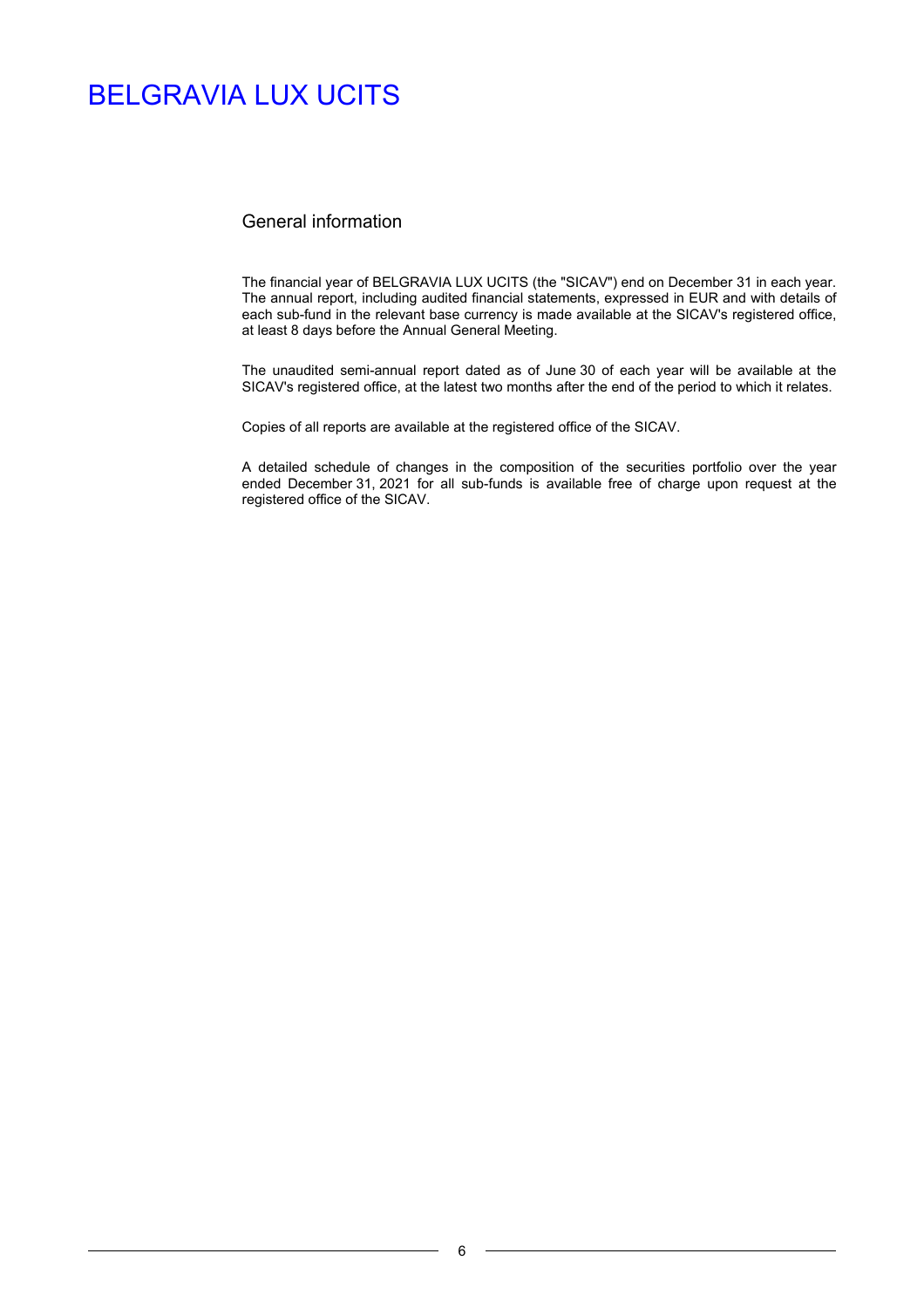#### Management report

#### **BELGRAVIA LUX UCITS MANAGEMENT REPORT FOR THE SUB-FUNDS:**

- BELGRAVIA LUX UCITS EPSILON
- BELGRAVIA LUX UCITS TAU EUROPEAN EQUITIES

#### **MARKET SITUATION**

The second half of the year has been mainly marked by the following factors: the financing problems of the chinese real estate giant Evergrande, the supply chains crisis, the monetary policy of the central banks and the Omicron variant of the covid-19.

China has taken a leading role in the markets in recent months for its policy of "shared prosperity" or "common prosperity" which aims of reducing the growing inequality in the distribution of wealth and promoting the development of the middle class. This has been translated into regulatory (antitrust, education, luxury industry), financial (stability, credit) and social (gaming, tobacco) measures whose impact is not limited to Chinese territory but can end up affecting a multitude of global companies. To this should be added the doubts raised about the financial viability of Evergrande, the second largest urban developer in China, due to the difficulties in meeting the payments of interest on its debt, and the possible contagion to the entire housing sector, which represents almost a quarter of the country's Gross Domestic Product (the "GDP").

The supply chains crisis is rather a euphemism that disguises the major cause of ongoing inflation: an excess of demand over aggregate supply. The extraordinary monetary and fiscal stimulus measures applied in the US and Europe to combat the economic impact of the pandemic have caused an upward shift in aggregate demand, concentrated in tangible goods whose acquisition has not been negatively affected by the confinement measures and social distancing, and which is already notably above pre-pandemic levels. On the other hand, the lower demand for services negatively affected by social restrictions (air passenger transport, horeca services, etc.), which continues below pre-pandemic levels, has enabled an even greater demand for non-tangible goods, exacerbating the supply deficit of the latter with respect to their demand.

Due to the globalization of production and supply chains, these excess demand or bottlenecks are transferred in cascade from one sector to another, being especially relevant in basic resources, semiconductors and transport. However, we do not expect them all to be resolved at the same speed: automakers are already warning that the chip shortage will not be solved, probably, until the second half of 2022 or even early 2023, which makes sense since it takes 2-3 years to get a new semiconductor factory up and running. The bottlenecks of maritime transport are not due so much to the lack of containers but to the difficulty of unloading them once they arrive at the port due to the lack of trucks to put them into circulation (some analysts estimate the deficit of trucks in US at 80,000 units, 30% above pre-pandemic levels), so the problem is more structural. Where we do expect some stabilization in the short term is in the prices of basic resources, not only energy but also metals and agricultural products, although subject to political decisions by China (metals), the Organization of the Petroleum Exporting Countries (crude) or the EU (gas).

Regarding monetary policy of central banks, the Fed announced the much-expected tapering at the November meeting and then accelerated the pace of bond purchases in December; while continuing to maintain that, although inflation is high, it is due to transitory factors. For its part, the European Central Bank (the "ECB") took a first step in terms of tightening monetary policy by announcing the end of the extraordinary asset purchase program launched as a result of the pandemic, despite the fact that it kept the long-term purchasing program intact and maintained its commitment not to raise rates in 2022.

*Past performance is not an indicator of current or future returns.*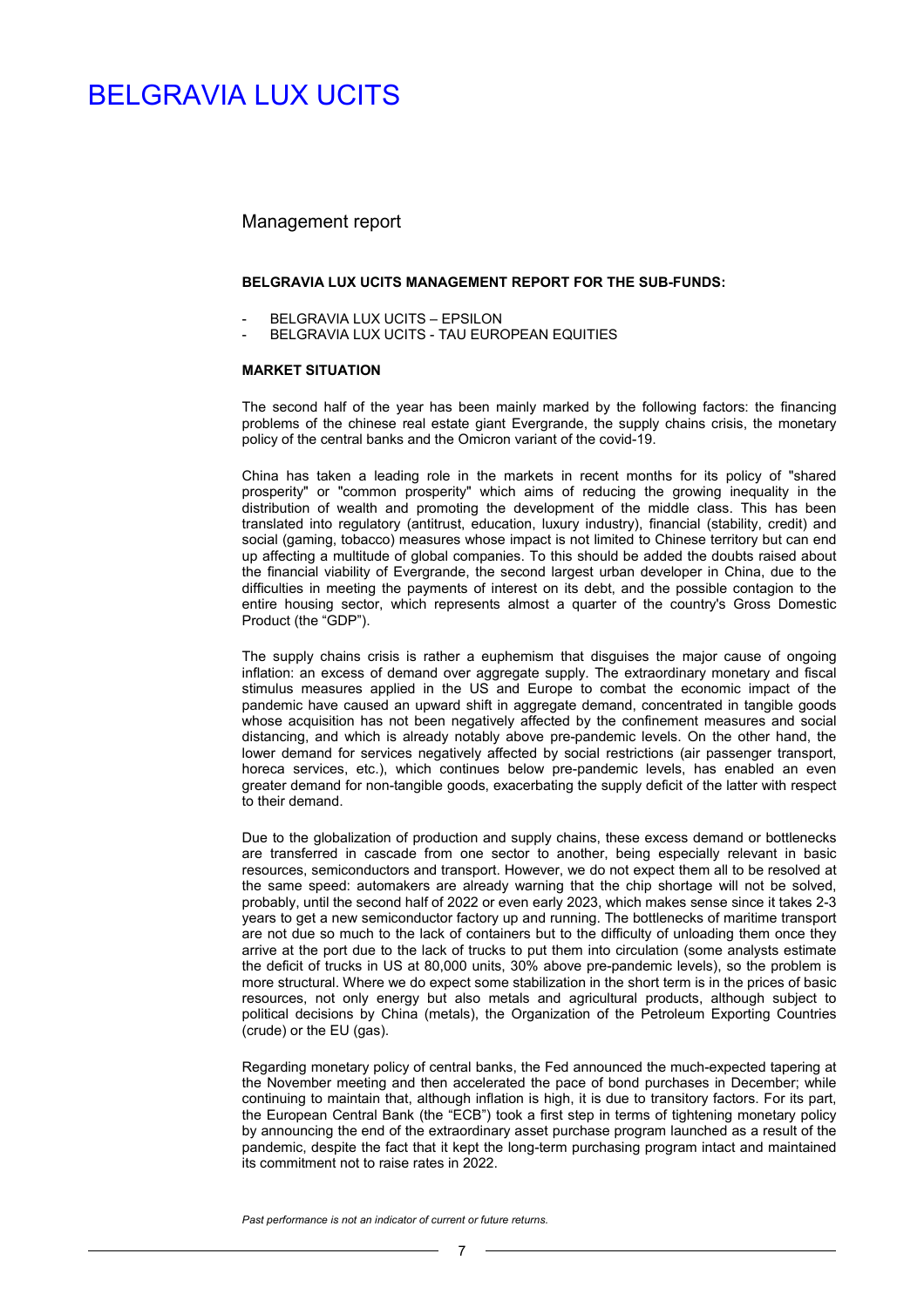### Management report (continued)

Finally, the outbreak of the new Omicron variant caused nervousness in markets in the last weeks of the year with announcements of restrictions in many countries, although of a much less severe nature than on previous occasions. It seems that the effect of this new variant is less acute despite being much more contagious; and restrictions are expected to be relaxed again after the Christmas season.

#### **PORTFOLIO**

As at December 31, 2021 the portfolio of both Sub-Funds consisted of a total of 37 stocks that together represent a long exposure of around 84% in BELGRAVIA LUX UCITS - EPSILON both long and net, and a long and net exposure of 86% in BELGRAVIA LUX UCITS - TAU EUROPEAN EQUITIES.

During the fourth quarter, we have maintained a bias towards high capitalization companies but increasing slightly the exposure to small & midcaps. The portfolio is balanced between cyclical and defensive stocks and there is no overweight by sector or country.

#### **MARKET OUTLOOK AND PORTFOLIO STRATEGY**

2021 ended up being a very strong year for equity markets and we expect this trend to continue at least the first months of the year. Earning estimates will probably surprise positively during the full year reporting season as it has been the trend for the last few quarters. Moreover, negative sentiment over Omicron variant appears to be turning and reopening measures will likely provide a boost to GDP growth.

In terms of Central Bank policy, both Fed and ECB have taken measures to combat inflation. The Fed began tapering in December and will probably be over by March 2022, when the Fed is expected to start rising rates while the ECB confirmed the end of the extra monetary policy tools put in place at the peak of the crisis. This has moved interest rates up and the yield curve has continued its steepening trend. This economic environment is positive for equity markets and specially for "value" and "cyclical" stocks such as basic materials (energy, metals), auto makers and financials.

We are nonetheless less optimistic for the second half of the year considering that restrictive monetary policy taken by central banks (tapering, tightening) could start hurting growth estimates for the future and causing equity markets to suffer. This would probably cause the yield curve to flatten again and stocks benefiting from secular growth will take the leadership role in markets.

Within the meaning of SFDR regulation (regulation EU 2019/2088 of November 27, 2019 on sustainability-related disclosures in the financial services sector), the sub-funds do not promote environmental and/or social characteristics nor has a sustainable investment as its objective.

For the purpose of the "taxonomy" regulation (regulation EU 2020/852 of June 18, 2020 on the establishment of a framework to facilitate sustainable investment, and amending the EU regulation 2019/2088), the investments underlying the sub-funds do not take into account the EU criteria for environmentally sustainable economic activities.

Established by the Investment Manager

January 2022

Approved by the Board of Directors of the SICAV

*Past performance is not an indicator of current or future returns.*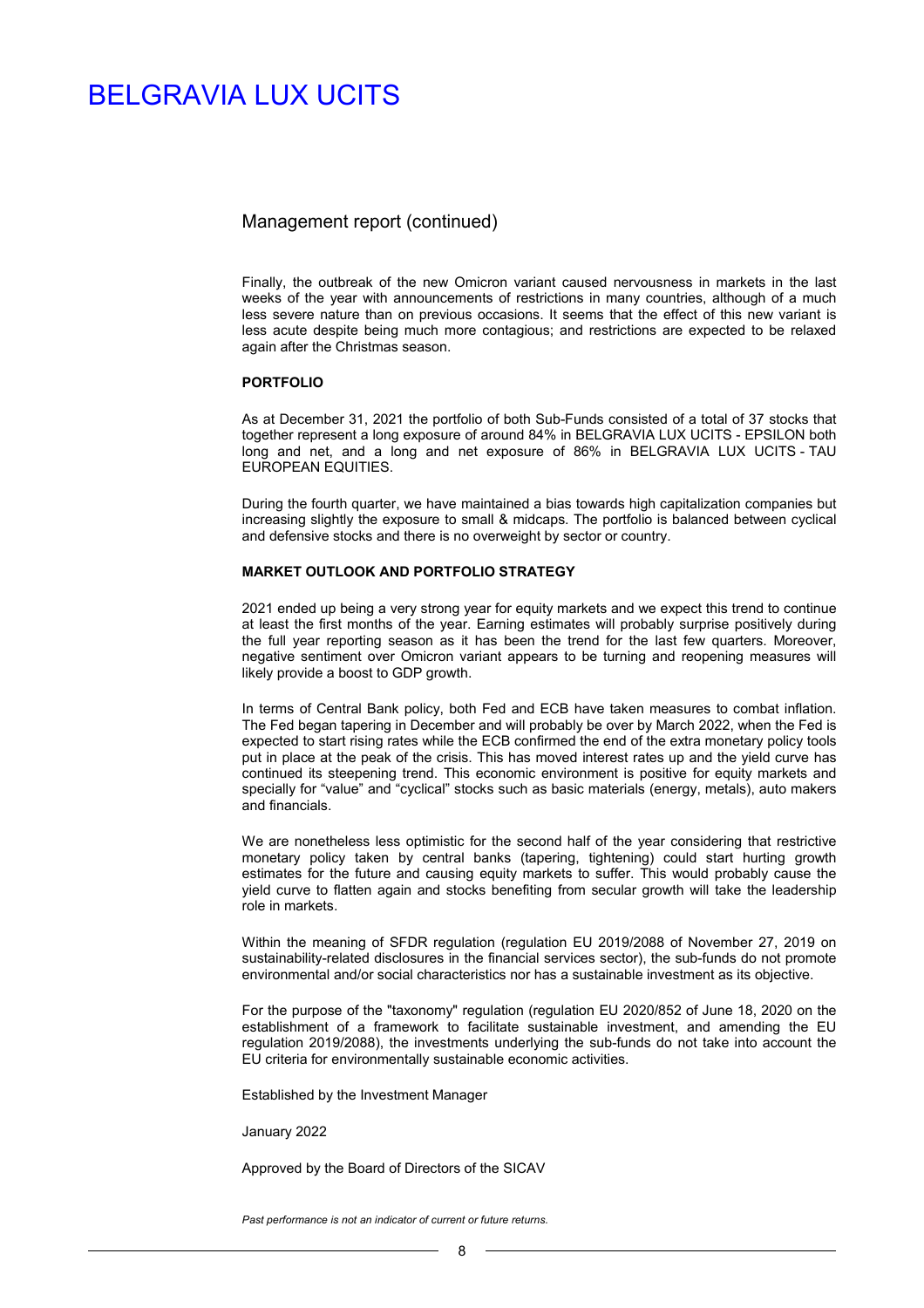

Ernst & Young Société anonyme 35E, Avenue John F. Kennedy L-1855 Luxembourg

Tel : +352 42 124 1 www.ey.com/luxembourg B.P. 780 L-2017 Luxembourg R.C.S. Luxembourg B 47 771 TVA LU 16063074

# **Independent auditor's report**

To the Shareholders of Belgravia LUX UCITS 15, avenue J.F. Kennedy L-1855 Luxembourg Grand Duchy of Luxembourg

### **Opinion**

We have audited the financial statements of Belgravia Lux UCITS (the "SICAV") and of each of its sub-funds, which comprise the statement of net assets and the statement of investments and other net assets as at December 31, 2021, and the statement of operations and changes in net assets for the year then ended, and the notes to the financial statements, including a summary of significant accounting policies.

In our opinion, the accompanying financial statements give a true and fair view of the financial position of the SICAV and of each of its sub-funds as at December 31, 2021, and of the results of their operations and changes in their net assets for the year then ended in accordance with Luxembourg legal and regulatory requirements relating to the preparation and presentation of the financial statements.

### **Basis for Opinion**

We conducted our audit in accordance with the Law of July 23, 2016 on the audit profession (the "Law of July 23, 2016") and with International Standards on Auditing ("ISAs") as adopted for Luxembourg by the "Commission de Surveillance du Secteur Financier" ("CSSF"). Our responsibilities under the Law of July 23, 2016 and ISAs as adopted for Luxembourg by the CSSF are further described in the « responsibilities of the "réviseur d'entreprises agréé" for the audit of the financial statements » section of our report. We are also independent of the SICAV in accordance with the International Code of Ethics for Professional Accountants, including International Independence Standards, issued by the International Ethics Standard Board for Accountants ("IESBA Code") as adopted for Luxembourg by the CSSF together with the ethical requirements that are relevant to our audit of the financial statements, and have fulfilled our other ethical responsibilities under those ethical requirements. We believe that the audit evidence we have obtained is sufficient and appropriate to provide a basis for our opinion.

### **Other information**

The Board of Directors of the SICAV is responsible for the other information. The other information comprises the information included in the annual report but does not include the financial statements and our report of the "réviseur d'entreprises agréé" thereon.

Our opinion on the financial statements does not cover the other information and we do not express any form of assurance conclusion thereon.

In connection with our audit of the financial statements, our responsibility is to read the other information and, in doing so, consider whether the other information is materially inconsistent with the financial statements or our knowledge obtained in the audit or otherwise appears to be materially misstated. If, based on the work we have performed, we conclude that there is a material misstatement of this other information, we are required to report this fact. We have nothing to report in this regard.

A member firm of Ernst & Young Global Limited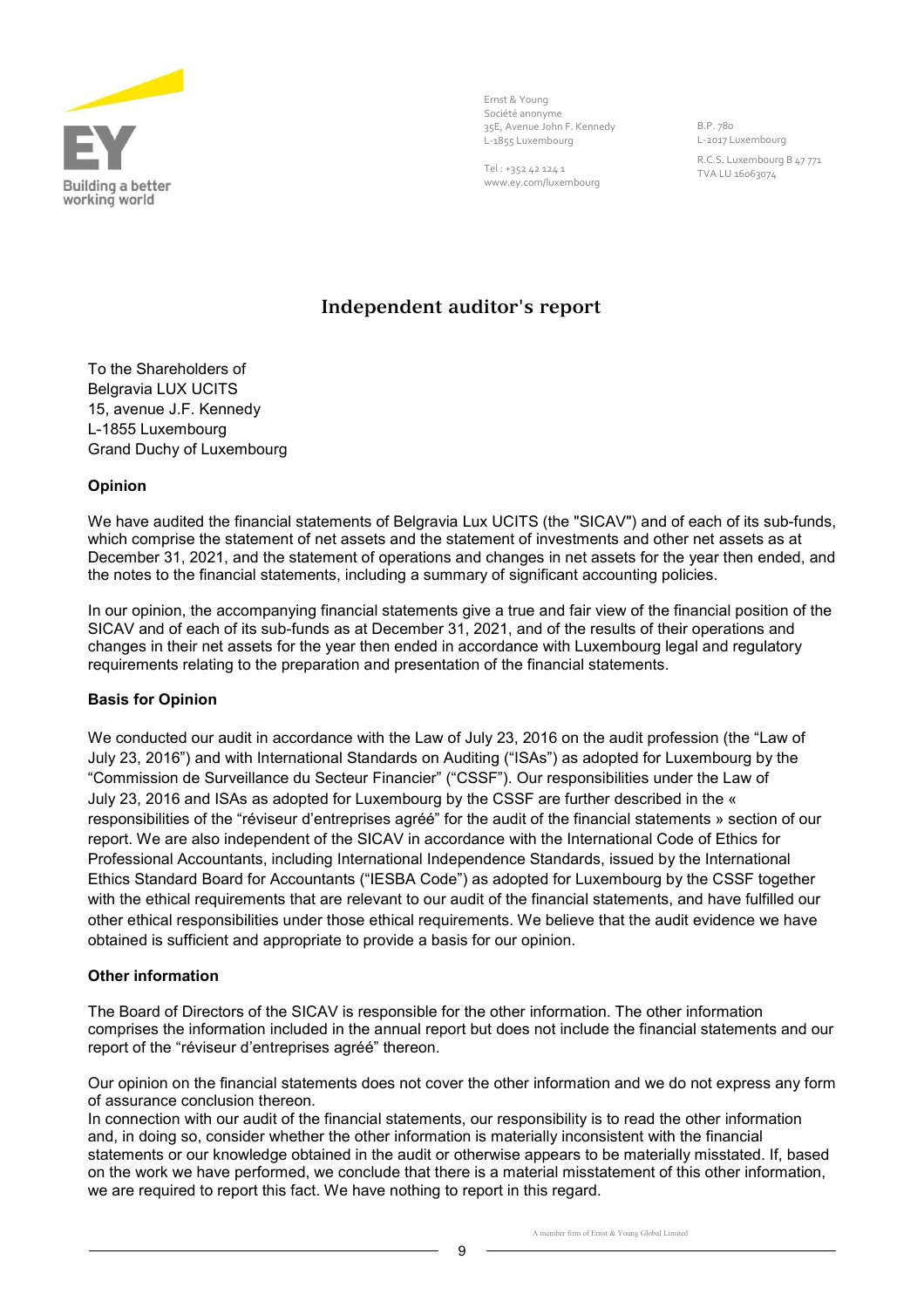

### **Responsibilities of the Board of Directors of the SICAV for the financial statements**

The Board of Directors of the SICAV is responsible for the preparation and fair presentation of these financial statements in accordance with Luxembourg legal and regulatory requirements relating to the preparation and presentation of the financial statements, and for such internal control as the Board of Directors of the SICAV determines is necessary to enable the preparation of financial statements that are free from material misstatement, whether due to fraud or error.

In preparing the financial statements, the Board of Directors of the SICAV is responsible for assessing the SICAV's and each of its sub-funds' ability to continue as a going concern, disclosing, as applicable, matters related to going concern and using the going concern basis of accounting unless the Board of Directors of the SICAV either intends to liquidate the SICAV or any of its sub-funds or to cease operations, or has no realistic alternative but to do so.

### **Responsibilities of the "réviseur d'entreprises agréé" for the audit of the financial statements**

Our objectives are to obtain reasonable assurance about whether the financial statements as a whole are free from material misstatement, whether due to fraud or error, and to issue a report of the "réviseur d'entreprises agréé" that includes our opinion. Reasonable assurance is a high level of assurance, but is not a guarantee that an audit conducted in accordance with the Law of July 23, 2016 and with ISAs as adopted for Luxembourg by the CSSF will always detect a material misstatement when it exists. Misstatements can arise from fraud or error and are considered material if, individually or in the aggregate, they could reasonably be expected to influence the economic decisions of users taken on the basis of these financial statements.

As part of an audit in accordance with the Law of July 23, 2016 and with ISAs as adopted for Luxembourg by the CSSF, we exercise professional judgment and maintain professional skepticism throughout the audit. We also:

- Identify and assess the risks of material misstatement of the financial statements, whether due to fraud or error, design and perform audit procedures responsive to those risks, and obtain audit evidence that is sufficient and appropriate to provide a basis for our opinion. The risk of not detecting a material misstatement resulting from fraud is higher than for one resulting from error, as fraud may involve collusion, forgery, intentional omissions, misrepresentations, or the override of internal control.
- Obtain an understanding of internal control relevant to the audit in order to design audit procedures that are appropriate in the circumstances, but not for the purpose of expressing an opinion on the effectiveness of the SICAV's internal control.
- Evaluate the appropriateness of accounting policies used and the reasonableness of accounting estimates and related disclosures made by the Board of Directors of the SICAV.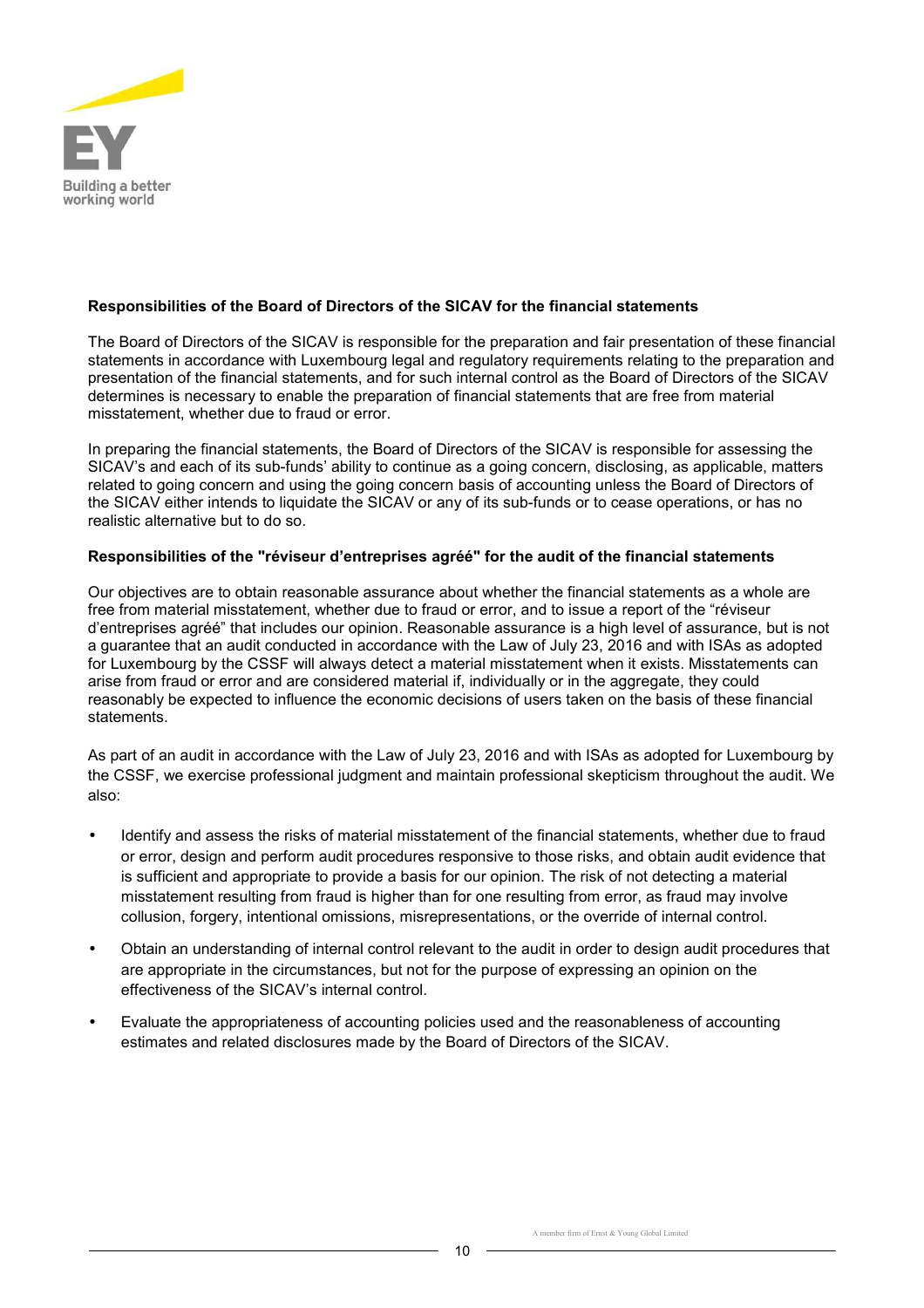

- Conclude on the appropriateness of the Board of Directors of the SICAV use of the going concern basis of accounting and, based on the audit evidence obtained, whether a material uncertainty exists related to events or conditions that may cast significant doubt on the SICAV's or any of its sub-funds' ability to continue as a going concern. If we conclude that a material uncertainty exists, we are required to draw attention in our report of the *"reviseur d'entreprises agree"* to the related disclosures in the financial statements or, if such disclosures are inadequate, to modify our opinion. Our conclusions are based on the audit evidence obtained up to the date of our report of the *"reviseur d'entreprises agree".* However, future events or conditions may cause the SICAV or any of its sub-funds to cease to continue as a going concern.
- Evaluate the overall presentation, structure and content of the financial statements, including the disclosures, and whether the financial statements represent the underlying transactions and events in a manner that achieves fair presentation.

We communicate with those charged with governance regarding, among other matters, the planned scope and timing of the audit and significant audit findings, including any significant deficiencies in internal control that we identify during our audit.

> Ernst & Young Société anonyme Cabinet de révision agréé

**Nicolas Bannier** 

Luxembourg, March 16, 2022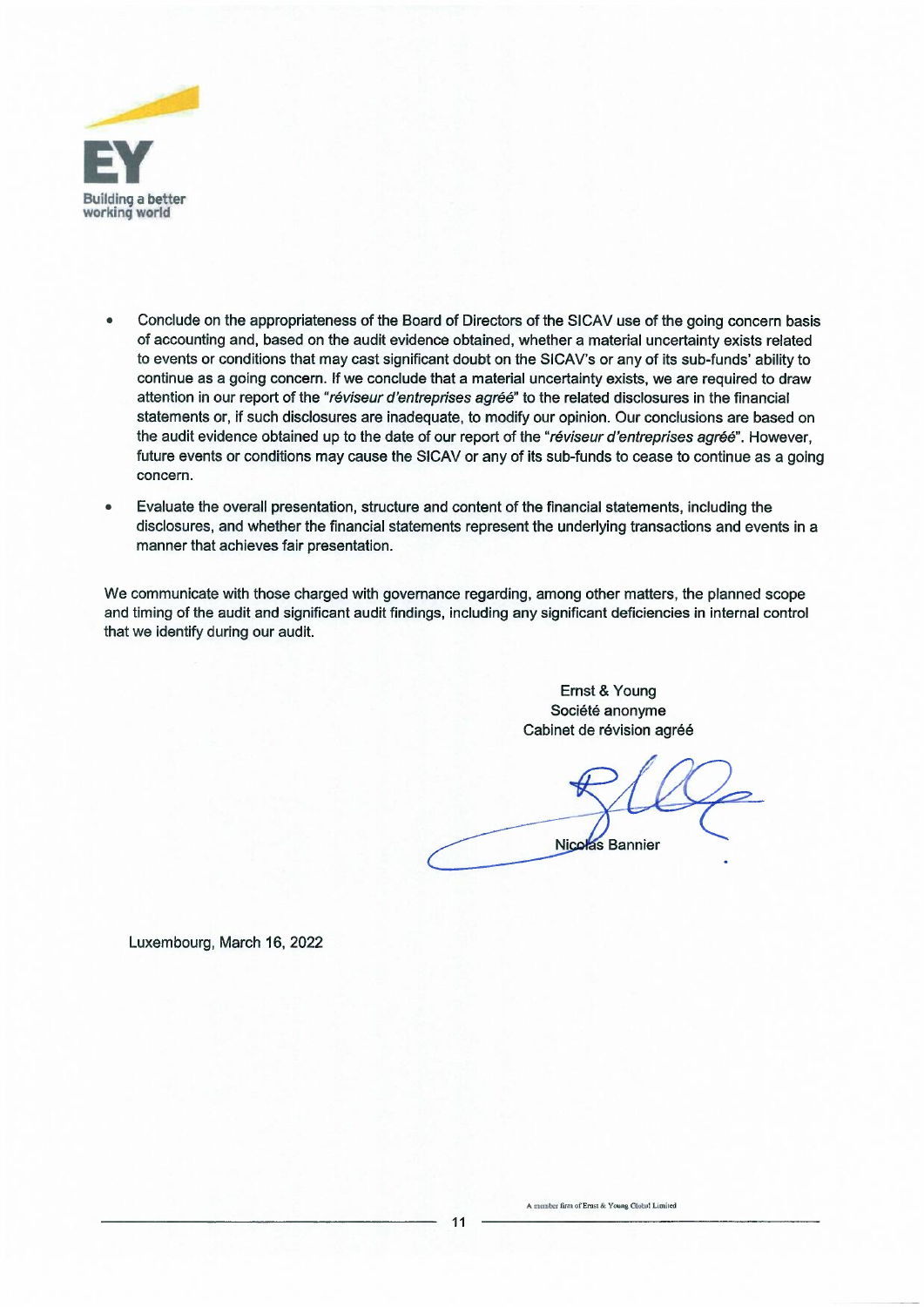# Statement of net assets as at December 31, 2021

|                                                      | <b>COMBINED</b> | <b>BELGRAVIA LUX UCITS</b><br>- EPSILON | <b>BELGRAVIA LUX UCITS</b><br>- TAU EUROPEAN<br><b>EQUITIES</b> |
|------------------------------------------------------|-----------------|-----------------------------------------|-----------------------------------------------------------------|
|                                                      | <b>EUR</b>      | <b>EUR</b>                              | <b>EUR</b>                                                      |
| <b>ASSETS</b>                                        |                 |                                         |                                                                 |
| Investments in securities at acquisition cost        | 14,369,145.93   | 9,417,540.48                            | 4,951,605.45                                                    |
| Net unrealised gain on investments                   | 2,065,118.85    | 1,328,992.76                            | 736,126.09                                                      |
| Investments in securities at market value (note 2.c) | 16,434,264.78   | 10,746,533.24                           | 5,687,731.54                                                    |
| Cash at banks (note 2.c)                             | 2,357,193.79    | 1,633,592.86                            | 723,600.93                                                      |
| <b>Bank deposits</b>                                 | 870,000.00      | 640,000.00                              | 230,000.00                                                      |
| Formation expenses (note 2.j)                        | 22,841.94       | 10,712.40                               | 12,129.54                                                       |
|                                                      | 19,684,300.51   | 13,030,838.50                           | 6,653,462.01                                                    |
| <b>LIABILITIES</b>                                   |                 |                                         |                                                                 |
| Management fees payable (note 5)                     | 33,989.28       | 26,479.97                               | 7,509.31                                                        |
| Performance fees payable (note 7)                    | 124,738.81      | 124,738.81                              | 0.00                                                            |
| "Taxe d'abonnement" payable (note 3)                 | 2,461.06        | 1,621.77                                | 839.29                                                          |
| Other fees payable (note 10)                         | 26,125.62       | 25,876.00                               | 249.62                                                          |
|                                                      | 187,314.77      | 178,716.55                              | 8,598.22                                                        |
| TOTAL NET ASSETS AS AT DECEMBER 31, 2021             | 19,496,985.74   | 12,852,121.95                           | 6,644,863.79                                                    |
| TOTAL NET ASSETS AS AT DECEMBER 31, 2020             | 15,128,007.01   | 9,569,996.31                            | 5,558,010.70                                                    |
| TOTAL NET ASSETS AS AT DECEMBER 31, 2019             | 10,085,788.61   | 10,085,788.61                           |                                                                 |

The accompanying notes form an integral part of these financial statements.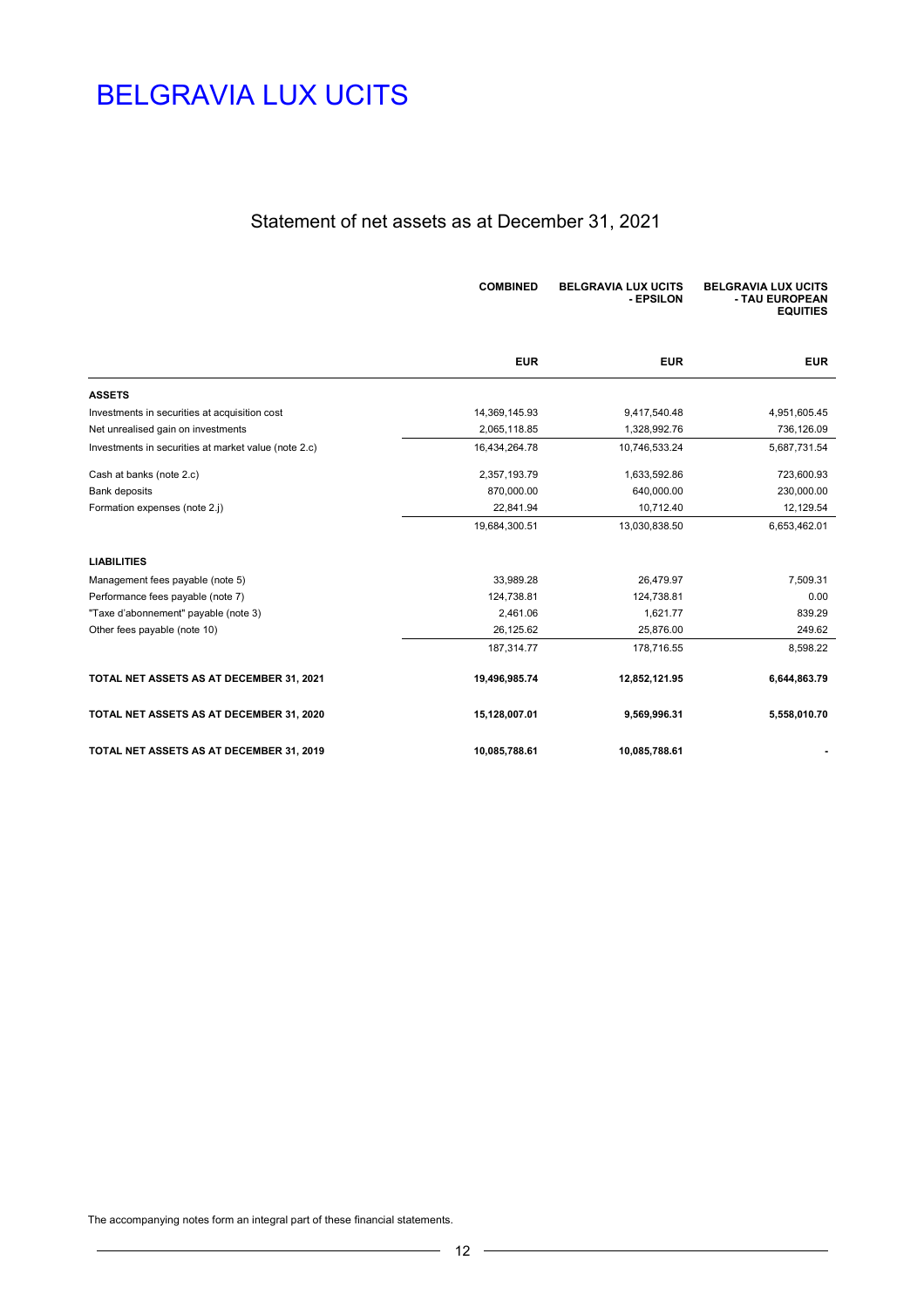### Statement of operations and changes in net assets for the year ended December 31, 2021

|                                                               | <b>COMBINED</b> | <b>BELGRAVIA LUX UCITS</b><br>- EPSILON | <b>BELGRAVIA LUX UCITS</b><br>- TAU EUROPEAN<br><b>EQUITIES</b> |
|---------------------------------------------------------------|-----------------|-----------------------------------------|-----------------------------------------------------------------|
|                                                               | <b>EUR</b>      | <b>EUR</b>                              | <b>EUR</b>                                                      |
| NET ASSETS AT THE BEGINNING OF THE YEAR                       | 15,128,007.01   | 9,569,996.31                            | 5,558,010.70                                                    |
| <b>INCOME</b>                                                 |                 |                                         |                                                                 |
| Dividends, net (note 2.h)                                     | 431,983.97      | 278,646.69                              | 153,337.28                                                      |
|                                                               | 431,983.97      | 278,646.69                              | 153,337.28                                                      |
| <b>EXPENSES</b>                                               |                 |                                         |                                                                 |
| Amortization of formation expenses (note 2.j)                 | 9,790.51        | 6,128.57                                | 3,661.94                                                        |
| Management fees (note 5)                                      | 126,766.67      | 98,323.86                               | 28,442.81                                                       |
| Performance fees (note 7)                                     | 124,738.81      | 124,738.81                              | 0.00                                                            |
| Depositary fees, bank charges and interest (note 8)           | 33,247.71       | 22,223.40                               | 11,024.31                                                       |
| Professional fees, audit fees and other expenses (notes 4, 6) | 127,339.10      | 83,131.06                               | 44,208.04                                                       |
| Administration and domiciliary agent fees (note 9)            | 14,999.39       | 9,155.93                                | 5,843.46                                                        |
| "Taxe d'abonnement" (note 3)                                  | 9,279.42        | 5,990.66                                | 3,288.76                                                        |
| Transaction fees (note 2.i)                                   | 103,707.66      | 66,410.06                               | 37,297.60                                                       |
|                                                               | 549,869.27      | 416,102.35                              | 133,766.92                                                      |
| <b>NET INVESTMENT INCOME/LOSS</b>                             | -117,885.30     | -137,455.66                             | 19,570.36                                                       |
| Net realised gain on sales of investments                     | 3,302,490.96    | 2,089,334.16                            | 1,213,156.80                                                    |
| Net realised loss on foreign exchange                         | $-12,165.19$    | $-7,835.70$                             | $-4,329.49$                                                     |
| Net realised gain/loss on futures contracts                   | -775,262.58     | -783,040.01                             | 7,777.43                                                        |
| <b>NET REALISED GAIN</b>                                      | 2,397,177.89    | 1,161,002.79                            | 1,236,175.10                                                    |
| Change in net unrealised appreciation:                        |                 |                                         |                                                                 |
| - on investments                                              | 112,973.73      | 100,202.49                              | 12,771.24                                                       |
| <b>INCREASE IN NET ASSETS AS A RESULT OF OPERATIONS</b>       | 2,510,151.62    | 1,261,205.28                            | 1,248,946.34                                                    |
| Proceeds from subscriptions of shares                         | 3,175,506.76    | 2,814,638.50                            | 360,868.26                                                      |
| Cost of shares redeemed                                       | -1,316,679.65   | -793,718.14                             | $-522,961.51$                                                   |
| NET ASSETS AT THE END OF THE YEAR                             | 19,496,985.74   | 12,852,121.95                           | 6,644,863.79                                                    |

The accompanying notes form an integral part of these financial statements.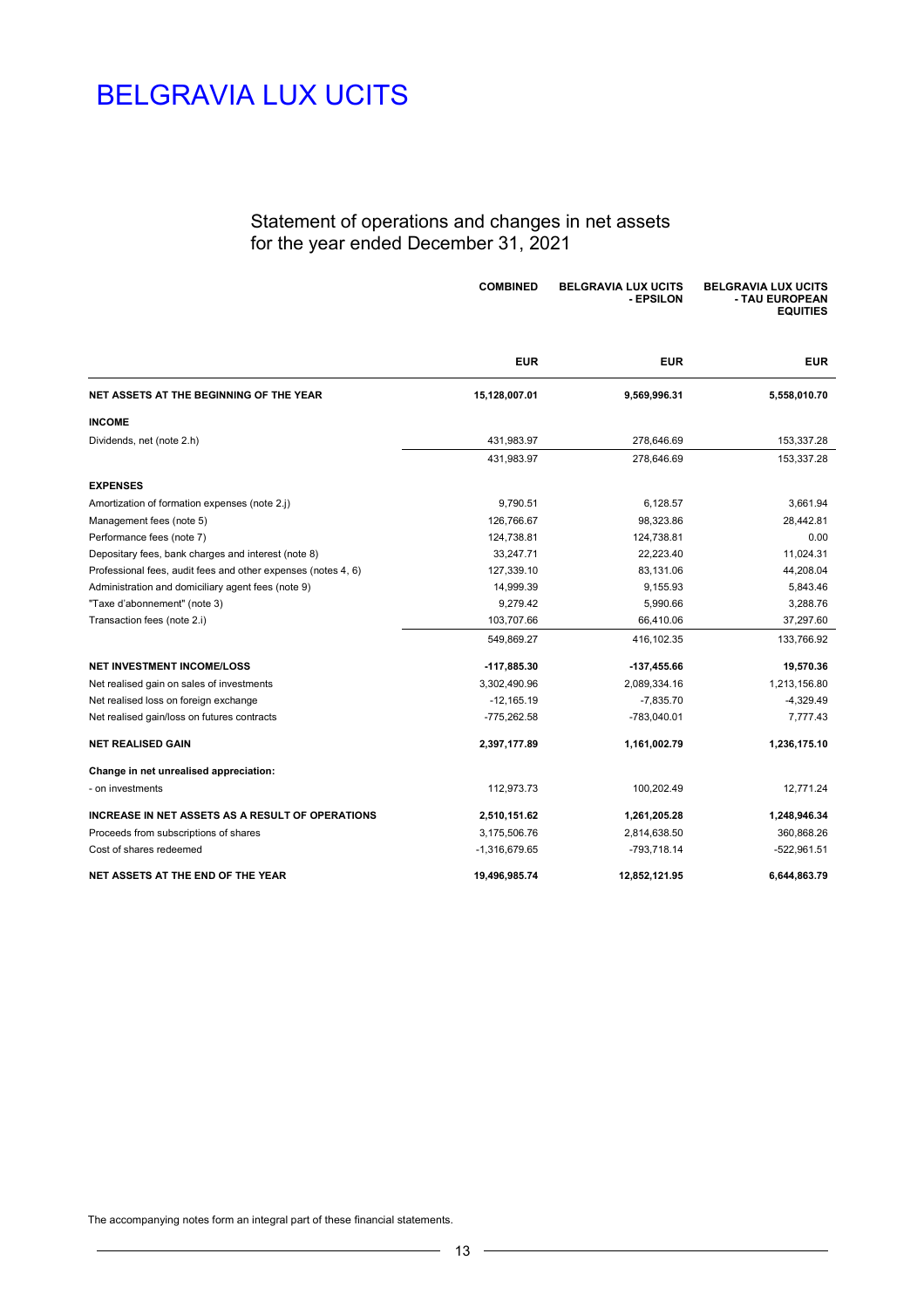### **Statistics**

| Sub-fund<br><b>Class</b> | Currency                                    | Number of shares<br>outstanding | Net asset value<br>per share | Net asset value<br>per share | Net asset value<br>per share |
|--------------------------|---------------------------------------------|---------------------------------|------------------------------|------------------------------|------------------------------|
|                          |                                             | 31.12.2021                      | 31.12.2021                   | 31.12.2020                   | 31.12.2019                   |
|                          | BELGRAVIA LUX UCITS - EPSILON               |                                 |                              |                              |                              |
| R                        | <b>EUR</b>                                  | 98.944.90                       | 124.00                       | 110.36                       | 95.23                        |
| C                        | <b>EUR</b>                                  | 4.567.40                        | 124.92                       | 110.93                       | 95.52                        |
|                          | <b>EUR</b>                                  | 100.01                          | 125.07                       | 111.03                       | 95.58                        |
|                          | BELGRAVIA LUX UCITS - TAU EUROPEAN EQUITIES |                                 |                              |                              |                              |
| R                        | <b>EUR</b>                                  | 3.371.56                        | 147.93                       | 121.64                       | ٠                            |
| P                        | <b>EUR</b>                                  | 41.256.37                       | 148.97                       | 121.83                       | ٠                            |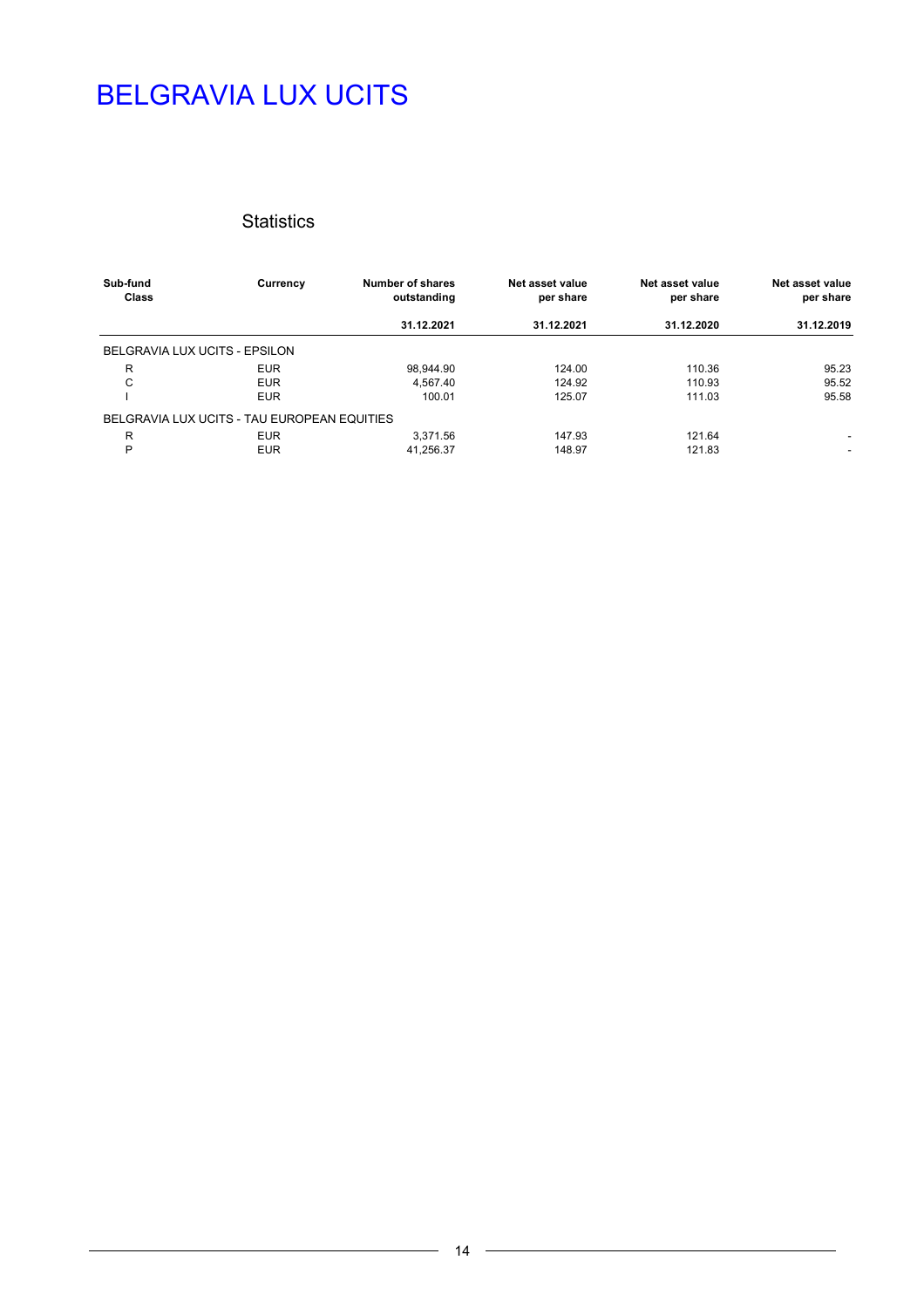# BELGRAVIA LUX UCITS - EPSILON

### Statement of investments and other net assets as at December 31, 2021 (expressed in EUR)

| Description                                                                                                    | Currency                 | Quantity  | Market value (note 2) | % of net assets |
|----------------------------------------------------------------------------------------------------------------|--------------------------|-----------|-----------------------|-----------------|
| TRANSFERABLE SECURITIES ADMITTED TO AN OFFICIAL STOCK EXCHANGE LISTING OR DEALT IN ON ANOTHER REGULATED MARKET |                          |           |                       |                 |
| <b>SHARES</b>                                                                                                  |                          |           |                       |                 |
| <b>AUSTRIA</b>                                                                                                 |                          |           |                       |                 |
| ANDRITZ                                                                                                        | <b>EUR</b>               | 7,000.00  | 317,660.00            | 2.47            |
|                                                                                                                |                          |           | 317,660.00            | 2.47            |
| <b>BELGIUM</b>                                                                                                 |                          |           |                       |                 |
| <b>DECEUNINCK</b>                                                                                              | <b>EUR</b>               | 54,300.00 | 182,448.00            | 1.42            |
|                                                                                                                |                          |           |                       | 1.42            |
|                                                                                                                |                          |           | 182,448.00            |                 |
| <b>FINLAND</b>                                                                                                 |                          |           |                       |                 |
| <b>NOKIA</b>                                                                                                   | <b>EUR</b>               | 37,000.00 | 206,238.00            | 1.60            |
|                                                                                                                |                          |           | 206,238.00            | 1.60            |
|                                                                                                                |                          |           |                       |                 |
| <b>FRANCE</b>                                                                                                  |                          |           |                       |                 |
| <b>BNP PARIBAS 'A'</b>                                                                                         | <b>EUR</b>               | 5,330.00  | 323,904.10            | 2.52            |
| CARREFOUR                                                                                                      | <b>EUR</b>               | 18,200.00 | 293,111.00            | 2.28            |
| COMPAGNIE DE SAINT-GOBAIN                                                                                      | <b>EUR</b>               | 6,800.00  | 420,716.00            | 3.27            |
| <b>REXEL</b>                                                                                                   | <b>EUR</b>               | 20,500.00 | 365,515.00            | 2.84            |
| SANOFI                                                                                                         | <b>EUR</b>               | 4,340.00  | 384,437.20            | 2.99            |
| SOITEC                                                                                                         | <b>EUR</b>               | 900.00    | 193,680.00            | 1.51            |
| <b>VINCI</b>                                                                                                   | <b>EUR</b><br><b>EUR</b> | 1,400.00  | 130,074.00            | 1.01            |
| <b>VIVENDI</b>                                                                                                 |                          | 21,000.00 | 249,690.00            | 1.94            |
|                                                                                                                |                          |           | 2,361,127.30          | 18.36           |
| <b>GERMANY</b>                                                                                                 |                          |           |                       |                 |
| <b>DWS GROUP</b>                                                                                               | <b>EUR</b>               | 7,700.00  | 273,196.00            | 2.13            |
| HEIDELBERGER DRUCKMASCHINEN                                                                                    | <b>EUR</b>               | 68,200.00 | 180,389.00            | 1.40            |
| INFINEON TECHNOLOGIES                                                                                          | <b>EUR</b>               | 7,200.00  | 293,472.00            | 2.28            |
| <b>KION GROUP</b>                                                                                              | <b>EUR</b>               | 4,400.00  | 424,512.00            | 3.31            |
| SCOUT24                                                                                                        | <b>EUR</b>               | 4,300.00  | 264,106.00            | 2.05            |
| <b>SIEMENS</b>                                                                                                 | <b>EUR</b>               | 3,020.00  | 461,093.60            | 3.60            |
|                                                                                                                |                          |           | 1,896,768.60          | 14.77           |
|                                                                                                                |                          |           |                       |                 |
| <b>GREECE</b>                                                                                                  |                          |           |                       |                 |
| HELLENIC TELECOMMUNICATION ORGANIZATIONS                                                                       | <b>EUR</b>               | 23,000.00 | 373,865.00            | 2.91            |
|                                                                                                                |                          |           | 373,865.00            | 2.91            |
| <b>IRELAND</b>                                                                                                 |                          |           |                       |                 |
| <b>CRH</b>                                                                                                     | <b>EUR</b>               | 3,100.00  | 144,212.00            | 1.12            |
|                                                                                                                |                          |           | 144,212.00            | 1.12            |
|                                                                                                                |                          |           |                       |                 |
| <b>JERSEY</b>                                                                                                  |                          |           |                       |                 |
| <b>GLENCORE</b>                                                                                                | GBP                      | 44,400.00 | 198,281.55            | 1.54            |
|                                                                                                                |                          |           | 198,281.55            | 1.54            |

The accompanying notes form an integral part of these financial statements.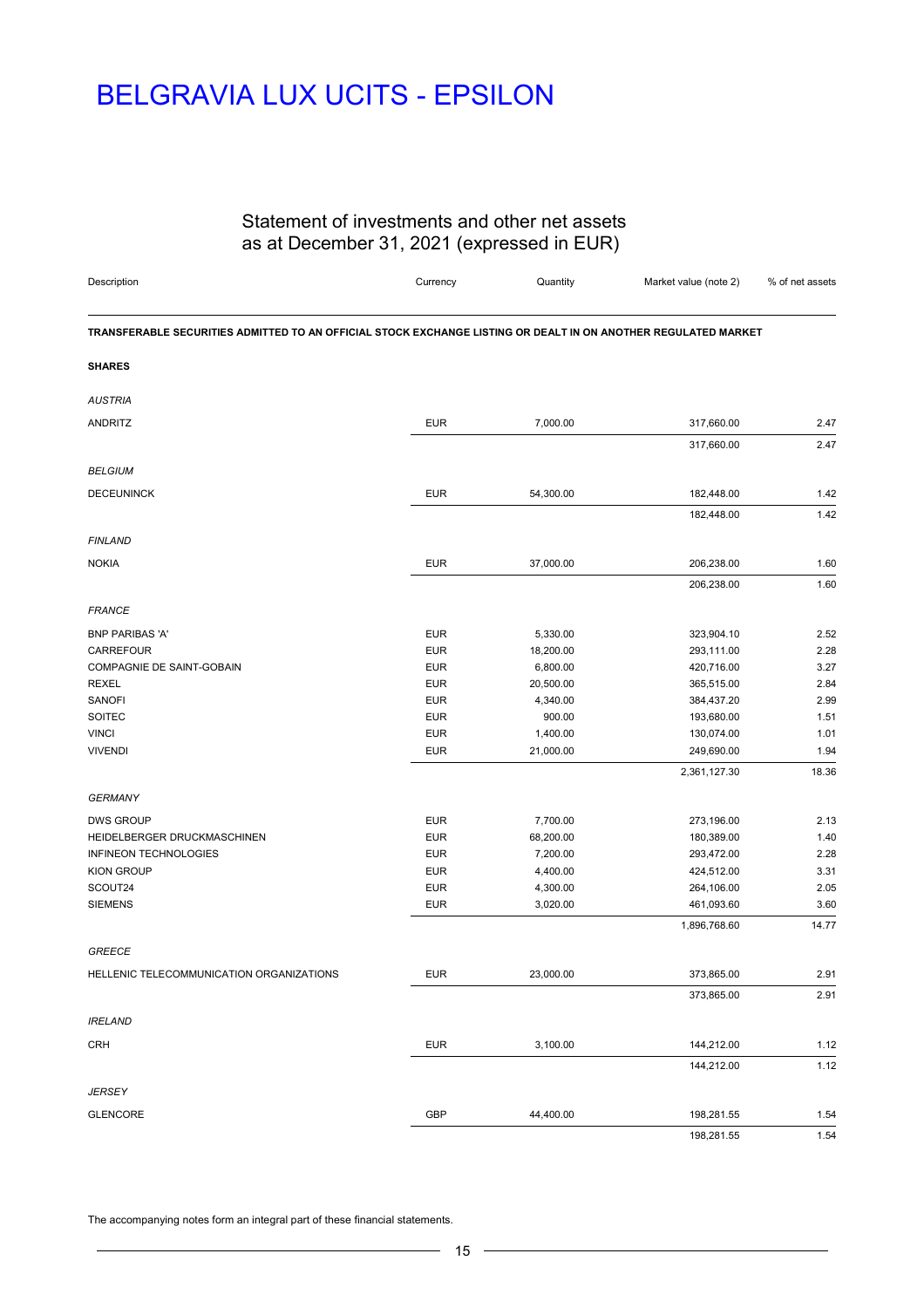# BELGRAVIA LUX UCITS - EPSILON

### Statement of investments and other net assets as at December 31, 2021 (expressed in EUR) (continued)

| Description                        | Currency   | Quantity   | Market value (note 2) | % of net assets |
|------------------------------------|------------|------------|-----------------------|-----------------|
| <b>NETHERLANDS</b>                 |            |            |                       |                 |
| <b>ING GROUP</b>                   | <b>EUR</b> | 23,600.00  | 288,911.20            | 2.25            |
| NN GROUP                           | <b>EUR</b> | 7,000.00   | 333,270.00            | 2.59            |
| <b>POSTNL</b>                      | <b>EUR</b> | 64,000.00  | 244,928.00            | 1.91            |
| ROYAL PHILIPS                      | <b>EUR</b> | 2,000.00   | 65,530.00             | 0.51            |
| <b>STELLANTIS</b>                  | <b>EUR</b> | 19,500.00  | 325,377.00            | 2.53            |
| <b>STMICROELECTRONICS</b>          | <b>EUR</b> | 6,700.00   | 293,192.00            | 2.28            |
| UNIVERSAL MUSIC GROUP              | <b>EUR</b> | 16,100.00  | 398,958.00            | 3.10            |
|                                    |            |            | 1,950,166.20          | 15.17           |
| PORTUGAL                           |            |            |                       |                 |
| EDP - ENERGIAS DE PORTUGAL         | <b>EUR</b> | 78,800.00  | 380,761.60            | 2.96            |
|                                    |            |            | 380,761.60            | 2.96            |
| <b>SPAIN</b>                       |            |            |                       |                 |
| <b>IBERDROLA</b>                   | <b>EUR</b> | 39,900.00  | 415,359.00            | 3.23            |
| INDITEX INDUSTRIA DE DISENO TEXTIL | <b>EUR</b> | 15,800.00  | 450,774.00            | 3.52            |
|                                    |            |            | 866,133.00            | 6.75            |
| SWITZERLAND                        |            |            |                       |                 |
| JULIUS BAER GROUPE                 | <b>CHF</b> | 5,600.00   | 330,651.64            | 2.57            |
|                                    |            |            | 330,651.64            | 2.57            |
| <b>UNITED KINGDOM</b>              |            |            |                       |                 |
| COCA-COLA EUROPEAN PARTNERS        | <b>USD</b> | 6,400.00   | 314,766.03            | 2.45            |
| LLOYDS BANKING GROUP               | <b>GBP</b> | 321,000.00 | 182,750.64            | 1.42            |
| RECKITT BENCKISER GROUP            | <b>GBP</b> | 5,700.00   | 430,553.45            | 3.36            |
| <b>RENEWI</b>                      | <b>GBP</b> | 22,500.00  | 202,863.72            | 1.58            |
| <b>RIGHTMOVE</b>                   | <b>GBP</b> | 15,300.00  | 144,872.03            | 1.13            |
| <b>TESCO</b>                       | <b>GBP</b> | 76,000.00  | 262,414.48            | 2.04            |
|                                    |            |            | 1,538,220.35          | 11.98           |
| <b>TOTAL INVESTMENTS</b>           |            |            | 10,746,533.24         | 83.62           |
| <b>CASH AT BANKS</b>               |            |            | 1,633,592.86          | 12.71           |
| <b>BANK DEPOSITS</b>               |            |            | 640,000.00            | 4.98            |
| OTHER NET LIABILITIES              |            |            | $-168,004.15$         | $-1.31$         |
| <b>TOTAL NET ASSETS</b>            |            |            | 12,852,121.95         | 100.00          |

The accompanying notes form an integral part of these financial statements.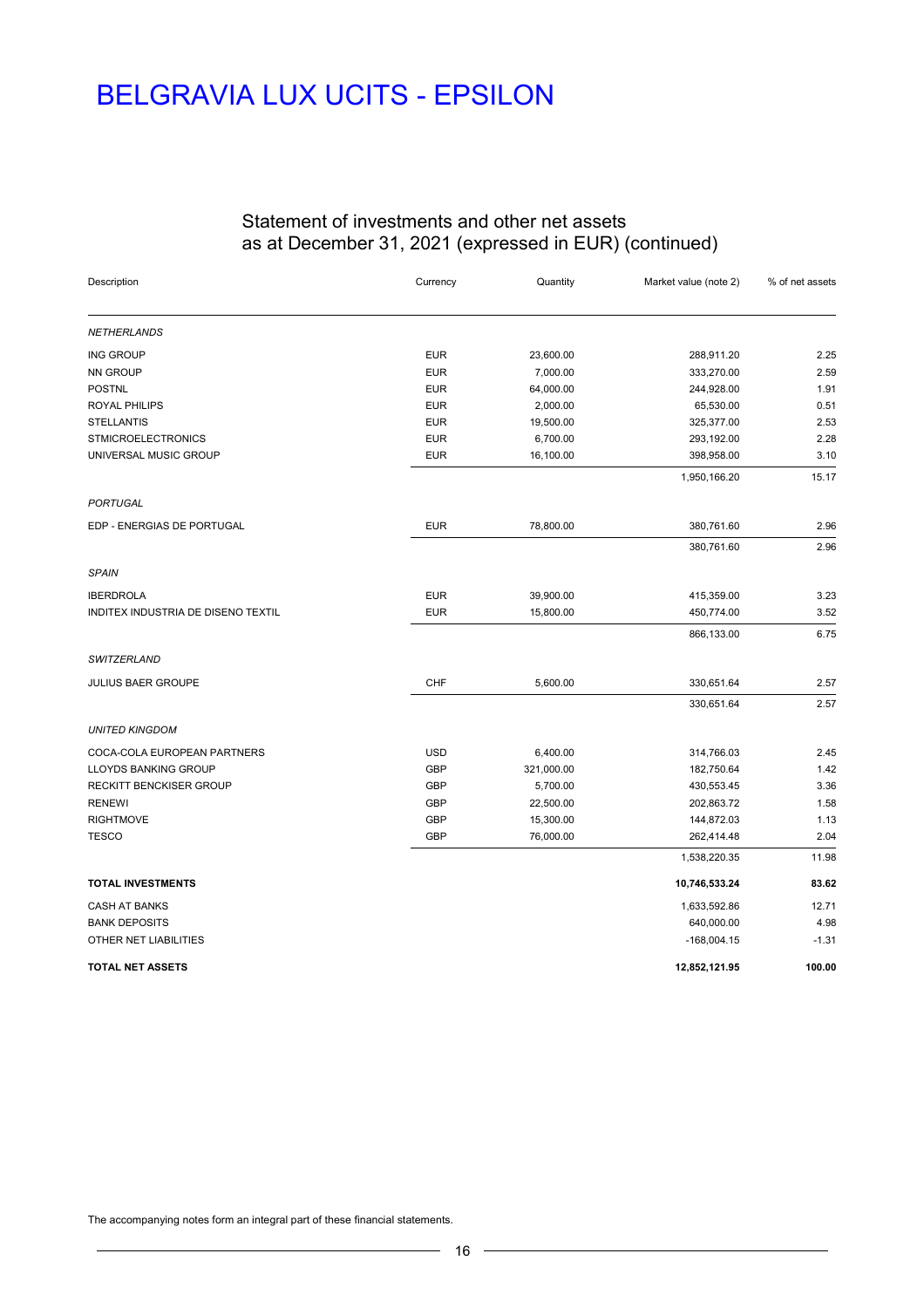# BELGRAVIA LUX UCITS - EPSILON

### Geographical and industrial classification of investments as at December 31, 2021

# Geographical classification

| (in % of net assets) |       |
|----------------------|-------|
| France               | 18.36 |
| Netherlands          | 15.17 |
| Germany              | 14.77 |
| United Kingdom       | 11.98 |
| Spain                | 6.75  |
| Portugal             | 2.96  |
| Greece               | 2.91  |
| Switzerland          | 2.57  |
| Austria              | 2.47  |
| Finland              | 1.60  |
| Jersey               | 1.54  |
| Belgium              | 1.42  |
| Ireland              | 1.12  |
|                      | 83.62 |

### Industrial classification

| (in % of net assets)                    |       |
|-----------------------------------------|-------|
| Electronics and electrical equipment    | 10.74 |
| Banks and credit institutions           | 8.76  |
| Communications                          | 8.73  |
| Retail and supermarkets                 | 7.84  |
| Construction of machines and appliances | 7.18  |
| Construction and building materials     | 6.82  |
| Public utilities                        | 6.19  |
| Holding and finance companies           | 5.23  |
| Miscellaneous trade                     | 3.36  |
| Pharmaceuticals and cosmetics           | 2.99  |
| Insurance                               | 2.59  |
| Automobiles                             | 2.53  |
| Consumer products                       | 2.45  |
| Utilities                               | 2.05  |
| Transport and freight                   | 1.91  |
| Environmental services & recycling      | 1.58  |
| Metals and minings                      | 1.54  |
| Internet, software and IT services      | 1.13  |
|                                         | 83.62 |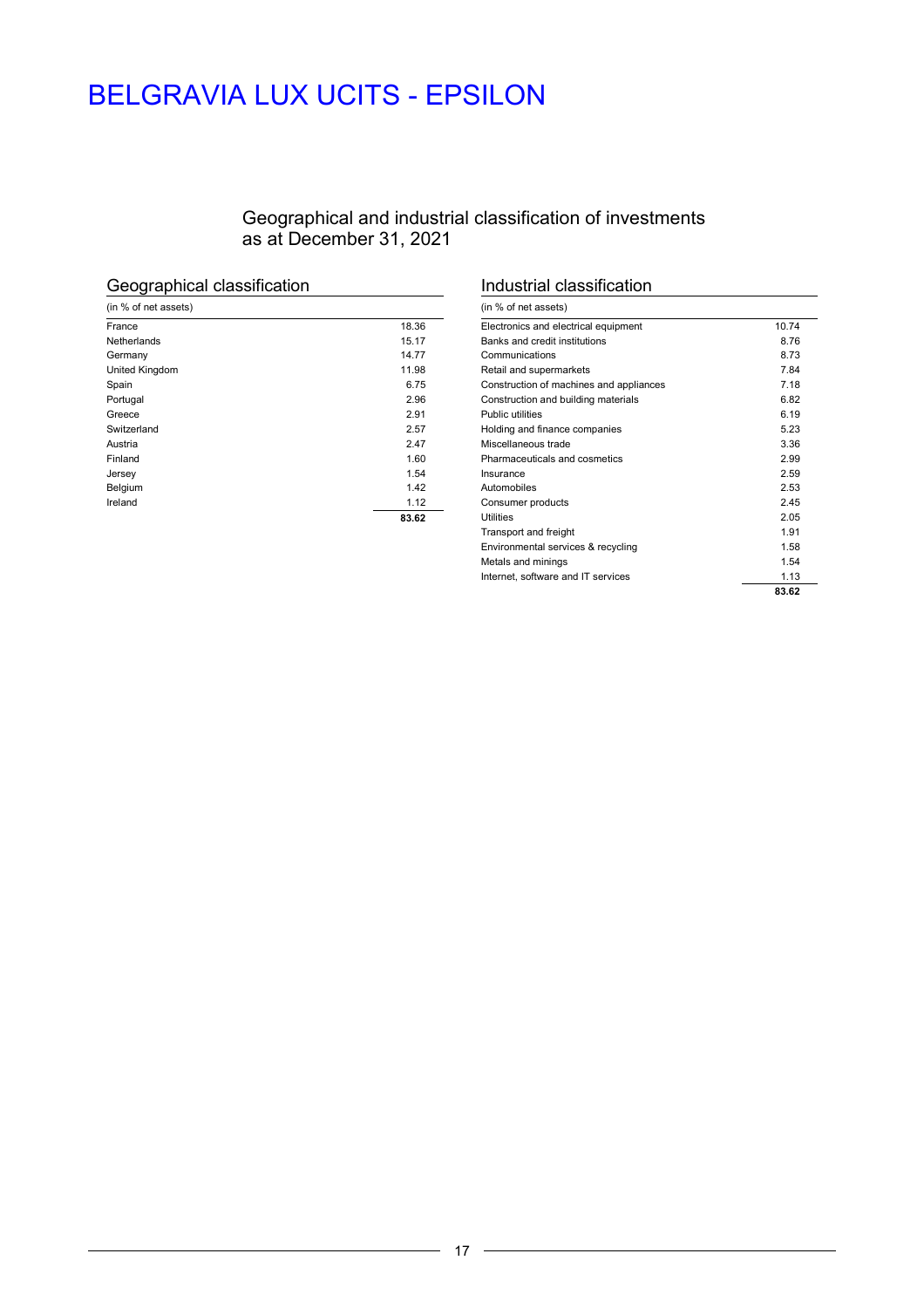# BELGRAVIA LUX UCITS - TAU EUROPEAN EQUITIES

### Statement of investments and other net assets as at December 31, 2021 (expressed in EUR)

| Description                                                                                                    | Currency   | Quantity  | Market value (note 2)  | % of net assets |
|----------------------------------------------------------------------------------------------------------------|------------|-----------|------------------------|-----------------|
| TRANSFERABLE SECURITIES ADMITTED TO AN OFFICIAL STOCK EXCHANGE LISTING OR DEALT IN ON ANOTHER REGULATED MARKET |            |           |                        |                 |
| <b>SHARES</b>                                                                                                  |            |           |                        |                 |
| <b>AUSTRIA</b>                                                                                                 |            |           |                        |                 |
| <b>ANDRITZ</b>                                                                                                 | <b>EUR</b> | 3,900.00  | 176,982.00             | 2.66            |
| <b>BELGIUM</b>                                                                                                 |            |           | 176,982.00             | 2.66            |
|                                                                                                                |            |           |                        |                 |
| <b>DECEUNINCK</b>                                                                                              | <b>EUR</b> | 27,623.00 | 92,813.28<br>92,813.28 | 1.40<br>1.40    |
| <b>FINLAND</b>                                                                                                 |            |           |                        |                 |
| <b>NOKIA</b>                                                                                                   | <b>EUR</b> | 20,000.00 | 111,480.00             | 1.68            |
|                                                                                                                |            |           | 111,480.00             | 1.68            |
| <b>FRANCE</b>                                                                                                  |            |           |                        |                 |
| <b>BNP PARIBAS 'A'</b>                                                                                         | <b>EUR</b> | 2,750.00  | 167,117.50             | 2.51            |
| CARREFOUR                                                                                                      | <b>EUR</b> | 9,200.00  | 148,166.00             | 2.23            |
| COMPAGNIE DE SAINT-GOBAIN                                                                                      | <b>EUR</b> | 3,400.00  | 210,358.00             | 3.17            |
| <b>REXEL</b>                                                                                                   | <b>EUR</b> | 10,200.00 | 181,866.00             | 2.74            |
| SANOFI                                                                                                         | <b>EUR</b> | 2,250.00  | 199,305.00             | 3.00            |
| SOITEC                                                                                                         | <b>EUR</b> | 510.00    | 109,752.00             | 1.65            |
| <b>VINCI</b>                                                                                                   | <b>EUR</b> | 730.00    | 67,824.30              | 1.02            |
| <b>VIVENDI</b>                                                                                                 | <b>EUR</b> | 11,000.00 | 130,790.00             | 1.97            |
|                                                                                                                |            |           | 1,215,178.80           | 18.29           |
| <b>GERMANY</b>                                                                                                 |            |           |                        |                 |
| <b>DWS GROUP</b>                                                                                               | <b>EUR</b> | 4,200.00  | 149,016.00             | 2.24            |
| HEIDELBERGER DRUCKMASCHINEN                                                                                    | <b>EUR</b> | 34,800.00 | 92,046.00              | 1.39            |
| INFINEON TECHNOLOGIES                                                                                          | <b>EUR</b> | 3,700.00  | 150,812.00             | 2.27            |
| <b>KION GROUP</b>                                                                                              | <b>EUR</b> | 2,300.00  | 221,904.00             | 3.34            |
| SCOUT24                                                                                                        | <b>EUR</b> | 2,350.00  | 144,337.00             | 2.17            |
| <b>SIEMENS</b>                                                                                                 | <b>EUR</b> | 1,550.00  | 236,654.00             | 3.56            |
|                                                                                                                |            |           | 994,769.00             | 14.97           |
| <b>GREECE</b>                                                                                                  |            |           |                        |                 |
| HELLENIC TELECOMMUNICATION ORGANIZATIONS                                                                       | <b>EUR</b> | 12,500.00 | 203,187.50             | 3.06            |
|                                                                                                                |            |           | 203,187.50             | 3.06            |
| <b>IRELAND</b>                                                                                                 |            |           |                        |                 |
| <b>CRH</b>                                                                                                     | <b>EUR</b> | 1,700.00  | 79,084.00<br>79,084.00 | 1.19<br>1.19    |
| <b>JERSEY</b>                                                                                                  |            |           |                        |                 |
| <b>GLENCORE</b>                                                                                                | GBP        | 22,800.00 | 101,820.26             | 1.53            |
|                                                                                                                |            |           | 101,820.26             | 1.53            |

The accompanying notes form an integral part of these financial statements.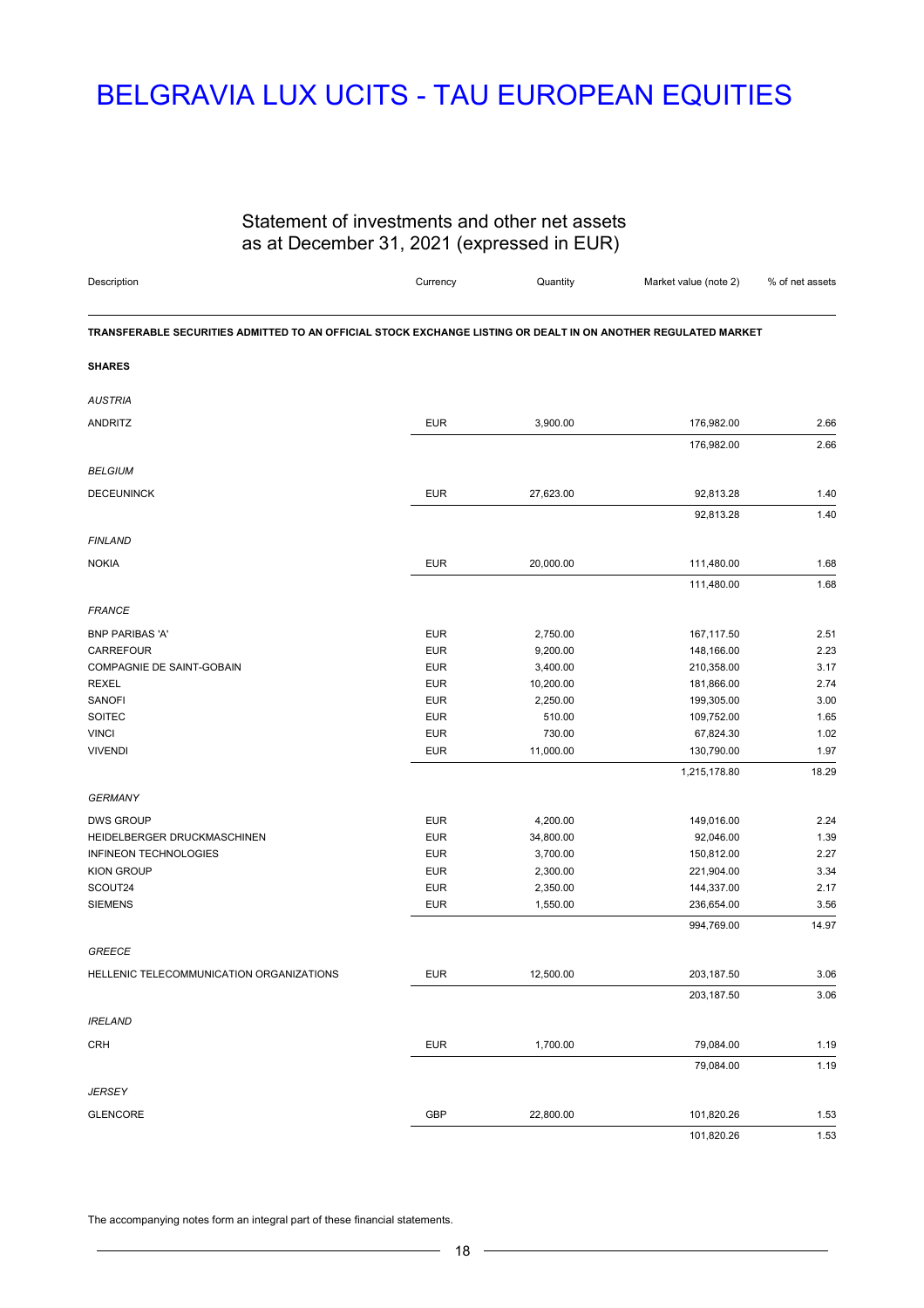# BELGRAVIA LUX UCITS - TAU EUROPEAN EQUITIES

### Statement of investments and other net assets as at December 31, 2021 (expressed in EUR) (continued)

| Description                        | Currency   | Quantity   | Market value (note 2) | % of net assets |
|------------------------------------|------------|------------|-----------------------|-----------------|
| <b>NETHERLANDS</b>                 |            |            |                       |                 |
| <b>ING GROUP</b>                   | <b>EUR</b> | 12,100.00  | 148,128.20            | 2.23            |
| <b>NN GROUP</b>                    | <b>EUR</b> | 3,700.00   | 176,157.00            | 2.65            |
| <b>POSTNL</b>                      | <b>EUR</b> | 35,600.00  | 136,241.20            | 2.05            |
| ROYAL PHILIPS                      | <b>EUR</b> | 1,100.00   | 36,041.50             | 0.54            |
| <b>STELLANTIS</b>                  | <b>EUR</b> | 9,980.00   | 166,526.28            | 2.51            |
| <b>STMICROELECTRONICS</b>          | <b>EUR</b> | 3,500.00   | 153,160.00            | 2.30            |
| UNIVERSAL MUSIC GROUP              | <b>EUR</b> | 8,700.00   | 215,586.00            | 3.24            |
|                                    |            |            | 1,031,840.18          | 15.52           |
| <b>PORTUGAL</b>                    |            |            |                       |                 |
| EDP - ENERGIAS DE PORTUGAL         | <b>EUR</b> | 42,400.00  | 204,876.80            | 3.08            |
|                                    |            |            | 204,876.80            | 3.08            |
| <b>SPAIN</b>                       |            |            |                       |                 |
| <b>IBERDROLA</b>                   | <b>EUR</b> | 21,600.00  | 224,856.00            | 3.38            |
| INDITEX INDUSTRIA DE DISENO TEXTIL | <b>EUR</b> | 8,600.00   | 245,358.00            | 3.70            |
|                                    |            |            | 470,214.00            | 7.08            |
| SWITZERLAND                        |            |            |                       |                 |
| JULIUS BAER GROUPE                 | CHF        | 3,000.00   | 177,134.81            | 2.67            |
|                                    |            |            | 177,134.81            | 2.67            |
| <b>UNITED KINGDOM</b>              |            |            |                       |                 |
| COCA-COLA EUROPEAN PARTNERS        | <b>USD</b> | 3,400.00   | 167,219.45            | 2.52            |
| LLOYDS BANKING GROUP               | <b>GBP</b> | 180,000.00 | 102,477.00            | 1.54            |
| RECKITT BENCKISER GROUP            | <b>GBP</b> | 3,000.00   | 226,607.08            | 3.41            |
| <b>RENEWI</b>                      | <b>GBP</b> | 12,200.00  | 109,997.22            | 1.66            |
| <b>RIGHTMOVE</b>                   | <b>GBP</b> | 8,500.00   | 80,484.46             | 1.21            |
| <b>TESCO</b>                       | <b>GBP</b> | 41,000.00  | 141,565.70            | 2.13            |
|                                    |            |            | 828,350.91            | 12.47           |
| <b>TOTAL INVESTMENTS</b>           |            |            | 5,687,731.54          | 85.60           |
| <b>CASH AT BANKS</b>               |            |            | 723,600.93            | 10.89           |
| <b>BANK DEPOSITS</b>               |            |            | 230,000.00            | 3.46            |
| OTHER NET ASSETS                   |            |            | 3,531.32              | 0.05            |
| <b>TOTAL NET ASSETS</b>            |            |            | 6,644,863.79          | 100.00          |

The accompanying notes form an integral part of these financial statements.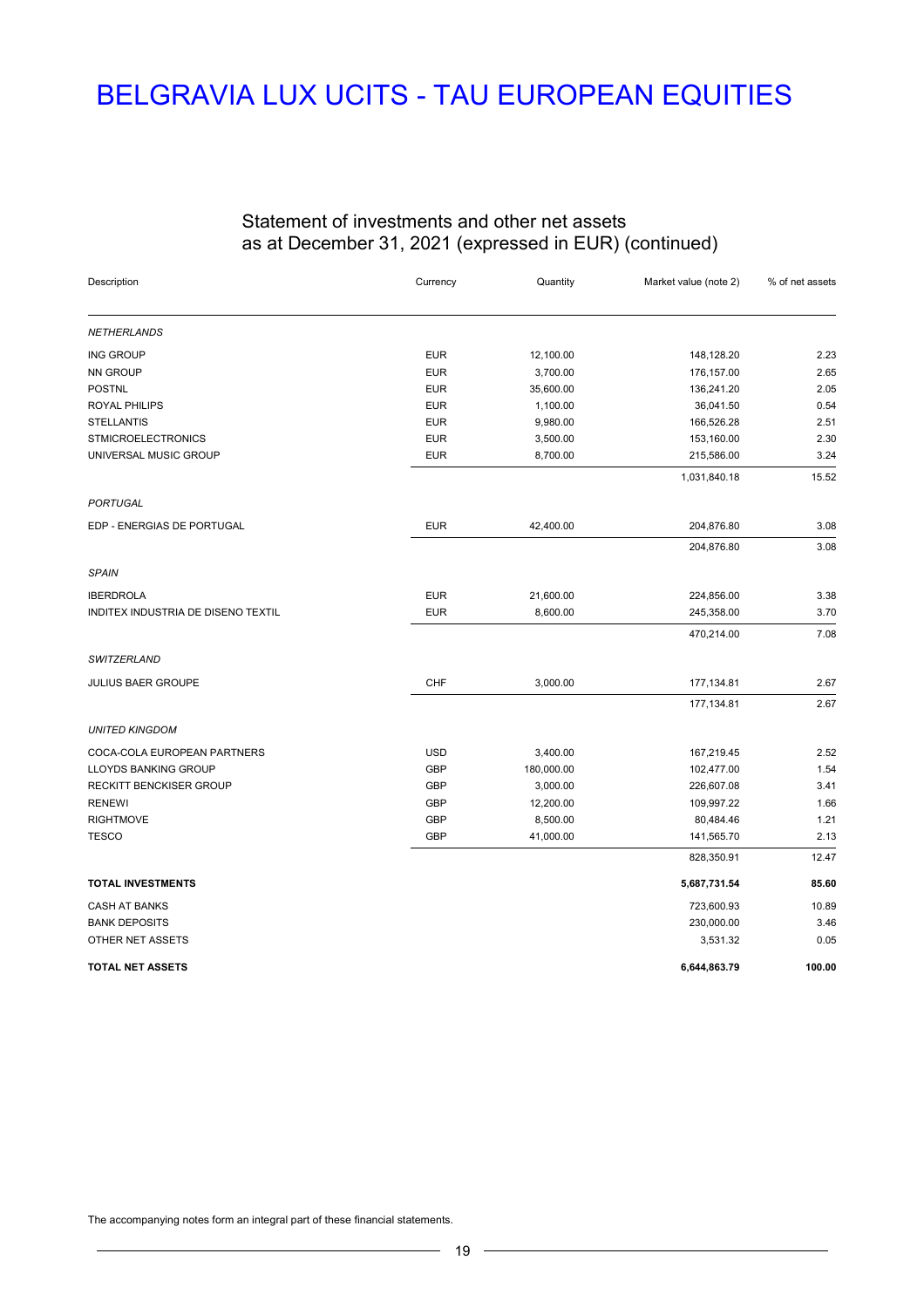# BELGRAVIA LUX UCITS - TAU EUROPEAN EQUITIES

### Geographical and industrial classification of investments as at December 31, 2021

# Geographical classification

| (in % of net assets) |       |
|----------------------|-------|
| France               | 18.29 |
| Netherlands          | 15.52 |
| Germany              | 14.97 |
| United Kingdom       | 12.47 |
| Spain                | 7.08  |
| Portugal             | 3.08  |
| Greece               | 3.06  |
| Switzerland          | 2.67  |
| Austria              | 2.66  |
| Finland              | 1.68  |
| Jersey               | 1.53  |
| Belgium              | 1.40  |
| Ireland              | 1.19  |
|                      | 85.60 |

### Industrial classification

| (in % of net assets)                    |       |
|-----------------------------------------|-------|
| Electronics and electrical equipment    | 10.79 |
| Communications                          | 8.98  |
| Banks and credit institutions           | 8.95  |
| Retail and supermarkets                 | 8.06  |
| Construction of machines and appliances | 7.39  |
| Construction and building materials     | 6.78  |
| Public utilities                        | 6.46  |
| Holding and finance companies           | 5.48  |
| Miscellaneous trade                     | 3.41  |
| Pharmaceuticals and cosmetics           | 3.00  |
| Insurance                               | 2.65  |
| Consumer products                       | 2.52  |
| Automobiles                             | 2.51  |
| Utilities                               | 2 1 7 |
| Transport and freight                   | 2.05  |
| Environmental services & recycling      | 1.66  |
| Metals and minings                      | 1.53  |
| Internet, software and IT services      | 1.21  |
|                                         | 85.60 |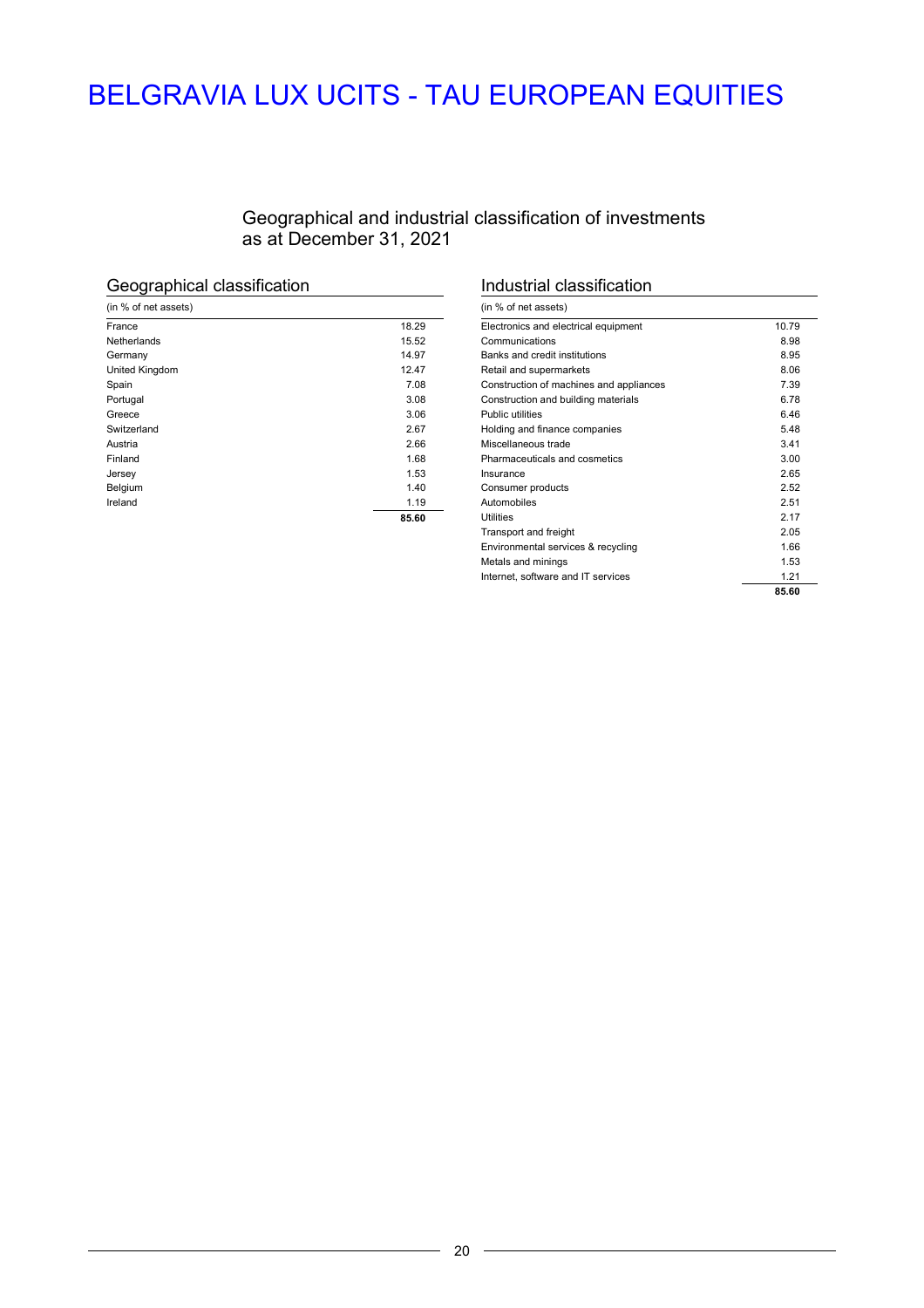### Notes to the financial statements as at December 31, 2021

#### NOTE 1 GENERAL

BELGRAVIA LUX UCITS (the "SICAV") is an umbrella investment company with variable capital (*société d'investissement à capital variable*) incorporated under the form of a *société anonyme* in the Grand Duchy of Luxembourg. It qualifies as an undertaking for collective investment in transferable securities ("UCITS"), incorporated on June 27, 2018, and authorised under Part I of the law of December 17, 2010 relating to undertakings for collective investment ("UCI"), as amended (the "Law").

The SICAV is registered with the *Registre de Commerce et des Sociétés*, Luxembourg (Luxembourg register of commerce and companies) under number B225846.

The Articles of Incorporation are deposited with the Registre de Commerce et des Sociétés, Luxembourg and have been published in the *Recueil électronique des sociétés et associations*  ("RESA") on July 10, 2018.

There is no limit to the number of Shares which may be issued. Shares are only issued in registered form and ownership of shares is evidenced by entry in the Register. No temporary documents of title or share certificates is issued.

FundPartner Solutions (Europe) S.A. with registered office at 15, avenue J.F. Kennedy, L-1855 Luxembourg, Grand Duchy of Luxembourg was appointed Management Company of the SICAV as of June 27, 2018. It is a management company within the meaning of chapter 15 of the Law.

#### a) Sub-funds in activity

As at December 31, 2021, the SICAV includes the following sub-funds:

- BELGRAVIA LUX UCITS EPSILON, denominated in Euro (EUR);
- BELGRAVIA LUX UCITS TAU EUROPEAN EQUITIES, denominated in Euro (EUR).

#### b) Significant events and material changes

On March 18, 2021, Belgravia Capital SGIIC, SA changed its denomination to Singular Asset Management SGIIC, S.AU and its registered office to C/ Goya, 11, 28001 Madrid, Spain.

A new prospectus came into force in March 2021.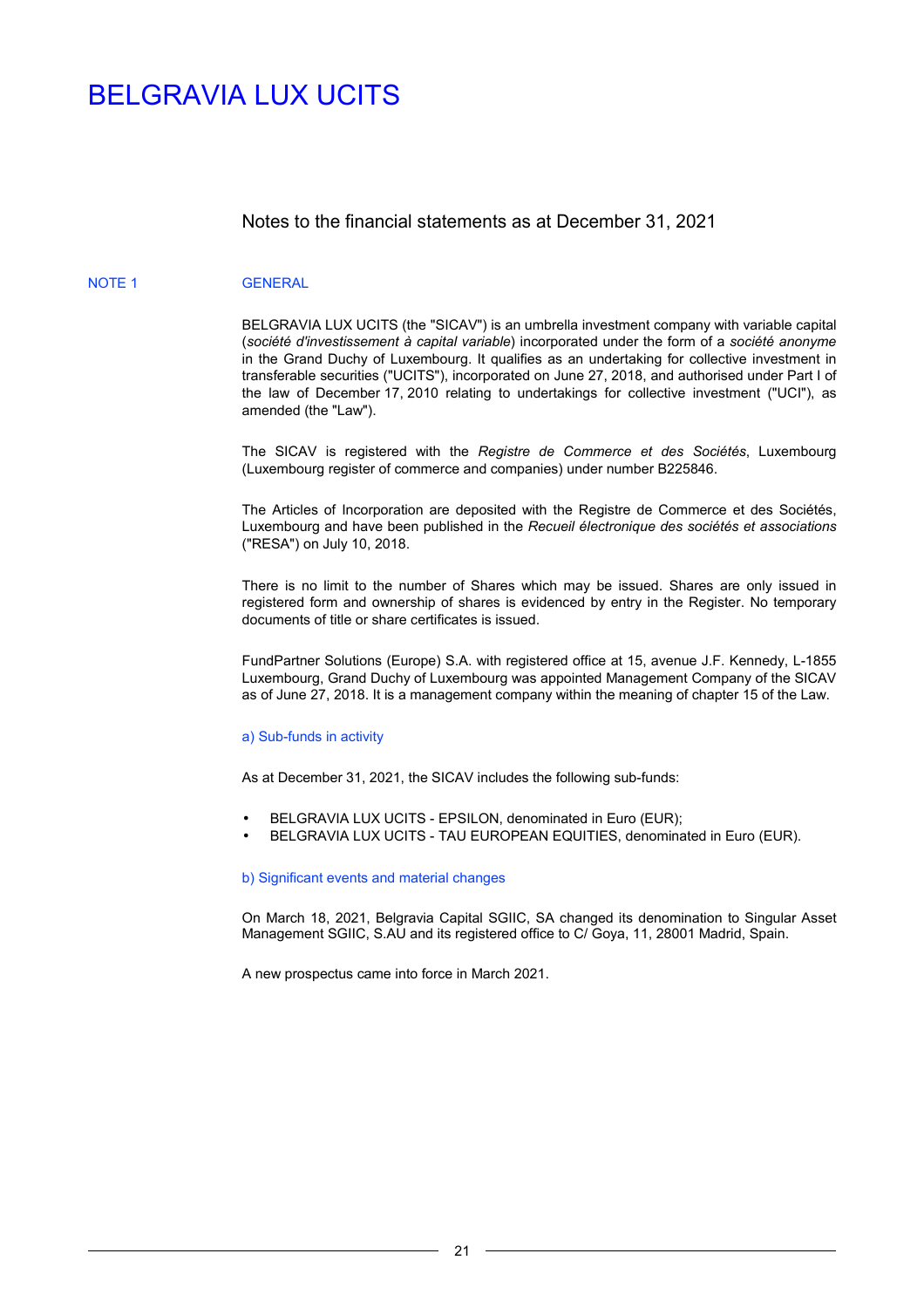### Notes to the financial statements as at December 31, 2021 (continued)

#### c) Share classes

As at December 31, 2021, the following share classes are issued:

BELGRAVIA LUX UCITS - EPSILON:

o R o C o I

BELGRAVIA LUX UCITS - TAU EUROPEAN EQUITIES:

- o P
- o R

### NOTE 2 SUMMARY OF SIGNIFICANT ACCOUNTING POLICIES

#### a) Preparation and presentation of financial statements

The financial statements are prepared in accordance with generally accepted accounting principles and presented in accordance with the legal reporting requirements applicable in Luxembourg relating to undertakings for collective investment ("UCI").

The reference currency of the SICAV is the EUR.

#### b) Combined financial statements of the SICAV

The combined financial statements of the SICAV are expressed in EUR and correspond to the sum of items in the financial statements of each sub-fund at the end of the year.

#### c) Valuation of assets

The assets of the SICAV are valued in accordance with the following principles:

1) Shares or units in open-ended undertakings for collective investment, which do not have a price quotation on a Regulated Market, are valued at the actual net asset value for such shares or units as of the relevant Valuation Day, failing which they shall be valued at the last available net asset value which is calculated prior to such Valuation Day. In the case where events have occurred which have resulted in a material change in the net asset value of such shares or units since the last net asset value was calculated, the value of such shares or units may be adjusted at their fair value in order to reflect, in the reasonable opinion of the Board of Directors, such change:

2) The value of securities (including a share or unit in a closed-ended undertaking for collective investment and in an exchange traded fund) and/or financial derivative instruments which are listed and with a price quoted on any official stock exchange or traded on any other organised market at the closing price. Where such securities or other assets are quoted or dealt in or on more than one stock exchange or other organised markets, the Board of Directors shall select the principal of such stock exchanges or markets for such purposes;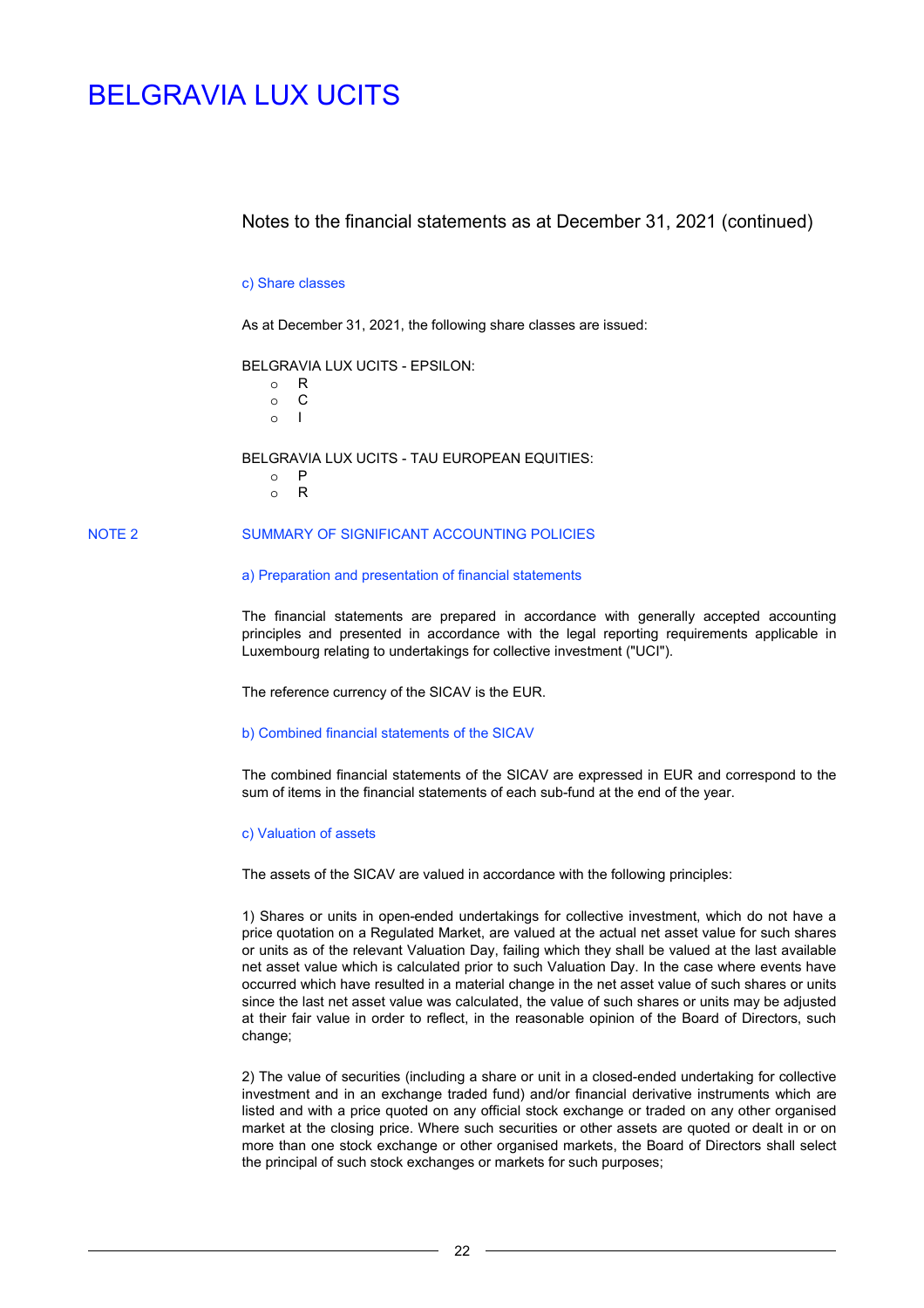### Notes to the financial statements as at December 31, 2021 (continued)

3) Shares or units in undertakings for collective investment the issue or redemption of which is restricted and in respect of which a secondary market is maintained by dealers who, as principal market-makers, offer prices in response to market conditions may be valued by the Board of Directors in line with such prices;

4) The value of any cash on hand or on deposit, bills and demand notes and accounts receivable, prepaid expenses, cash dividends and interest declared or accrued as aforesaid and not yet received shall be deemed to be the full amount thereof, unless in any case the same is unlikely to be paid or received in full, in which case the value thereof shall be arrived at after making such discount as the Board of Directors may consider appropriate in such case to reflect the true value thereof;

5) The value of any security or other asset which is dealt principally on a market made among professional dealers and institutional investors shall be determined by reference to the last available price;

6) Any assets or liabilities in currencies other than the relevant currency of the sub-fund concerned are converted using the relevant spot rate quoted by a bank or other responsible financial institution;

7) In the event that any of the securities held in the SICAV portfolio on the relevant day are not listed on any stock exchange or traded on any organised market or if with respect to securities listed on any stock exchange or traded on any other organised market, the price as determined pursuant to sub-paragraph (2) is not, in the opinion of the Directors, representative of the fair market value of the relevant securities, the value of such securities is determined prudently and in good faith based on the reasonably foreseeable sales price or any other appropriate valuation principles;

8) Liquid assets and Money Market Instruments may be valued at nominal value plus any accrued interest or an amortised cost basis. All other assets, where practice allows, may be valued in the same manner. If the method of valuation on an amortised cost basis is used, the portfolio holdings are reviewed from time to time under the direction of the Directors to determine whether a deviation exists between the net asset value calculated using market quotations and that calculated on an amortised cost basis. If a deviation exists which may result in a material dilution or other unfair result to investors or existing shareholders, appropriate corrective action is taken including, if necessary, the calculation of the net asset value by using available market quotations:

9) In the event that the above mentioned calculation methods are inappropriate or misleading, the Directors may adopt to the extent such valuation principles are in the best interests of the shareholders any other appropriate valuation principles for the assets of the SICAV;

10) In circumstances where the interests of the SICAV or its shareholders so justify (avoidance of market timing practices, for example), the Board of Directors may take any appropriate measures, such as applying a fair value pricing methodology to adjust the value of the SICAV's assets.

#### d) Net realised gain/loss on sales of investments

The net realised gain/loss on sales of investments is calculated on the basis of the weighted average cost of the investments sold.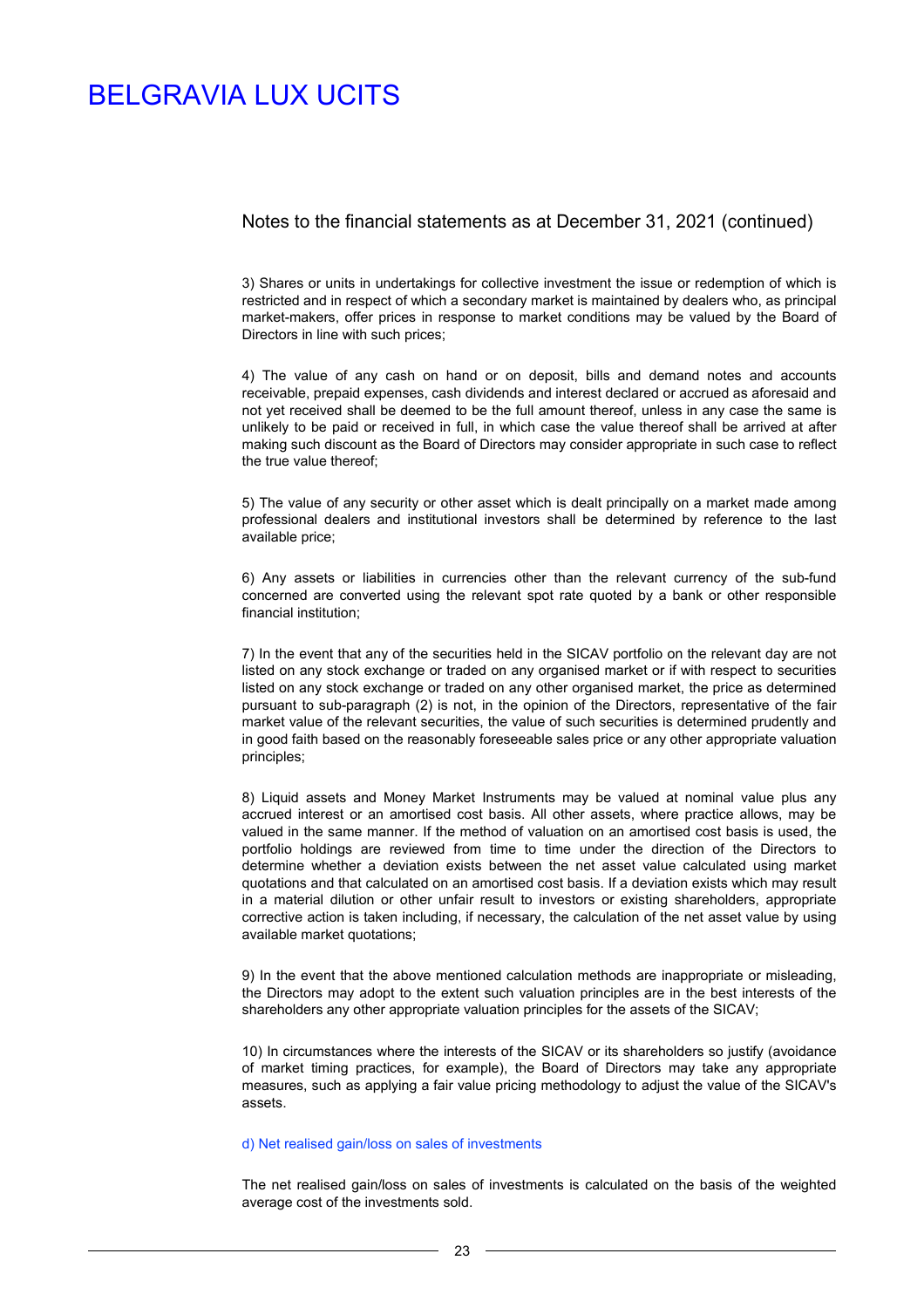### Notes to the financial statements as at December 31, 2021 (continued)

#### e) Cost of investment securities

The cost of investment securities in currencies other than the currency of the SICAV is translated into the currency of the sub-funds at the exchange rate applicable at purchase date.

#### f) Valuation of futures contracts

Open futures contracts are valued at the last settlement or close price on the stock exchanges or regulated markets.

#### g) Accounting of futures contracts

Change in net unrealised appreciation/depreciation on futures contracts, and net realised gains or losses on futures contracts are disclosed in the statement of operations and changes in net assets. Unrealised gains and/or losses already settled through the receipt/payment of a cash amount are kept as change in net unrealised appreciation/depreciation on futures contracts in the statement of operations and other changes in net assets until the termination of the futures contract.

#### h) Income

Dividends are recorded net of withholding tax at the ex-dividend date. Interest is recorded on an accrual basis.

#### i) Transaction fees

The transaction fees represent the costs incurred by the SICAV in connection with purchases and sales of investments. They include brokerage fees as well as bank commissions, tax, depositary fees and other transaction fees, and are included in the statement of operations and change in net assets.

#### j) Formation expenses

Formation expenses are amortised over a period not exceeding 5 years.

#### NOTE 3 TAXE D'ABONNEMENT

In accordance with Luxembourg legislation currently in force (which, is therefore, subject to any future changes), the SICAV is not subject to any tax on income, profits, gains or wealth tax. Moreover, save for cases covered under "EU Tax Considerations" below, no dividends distributed by the SICAV are subject to withholding tax.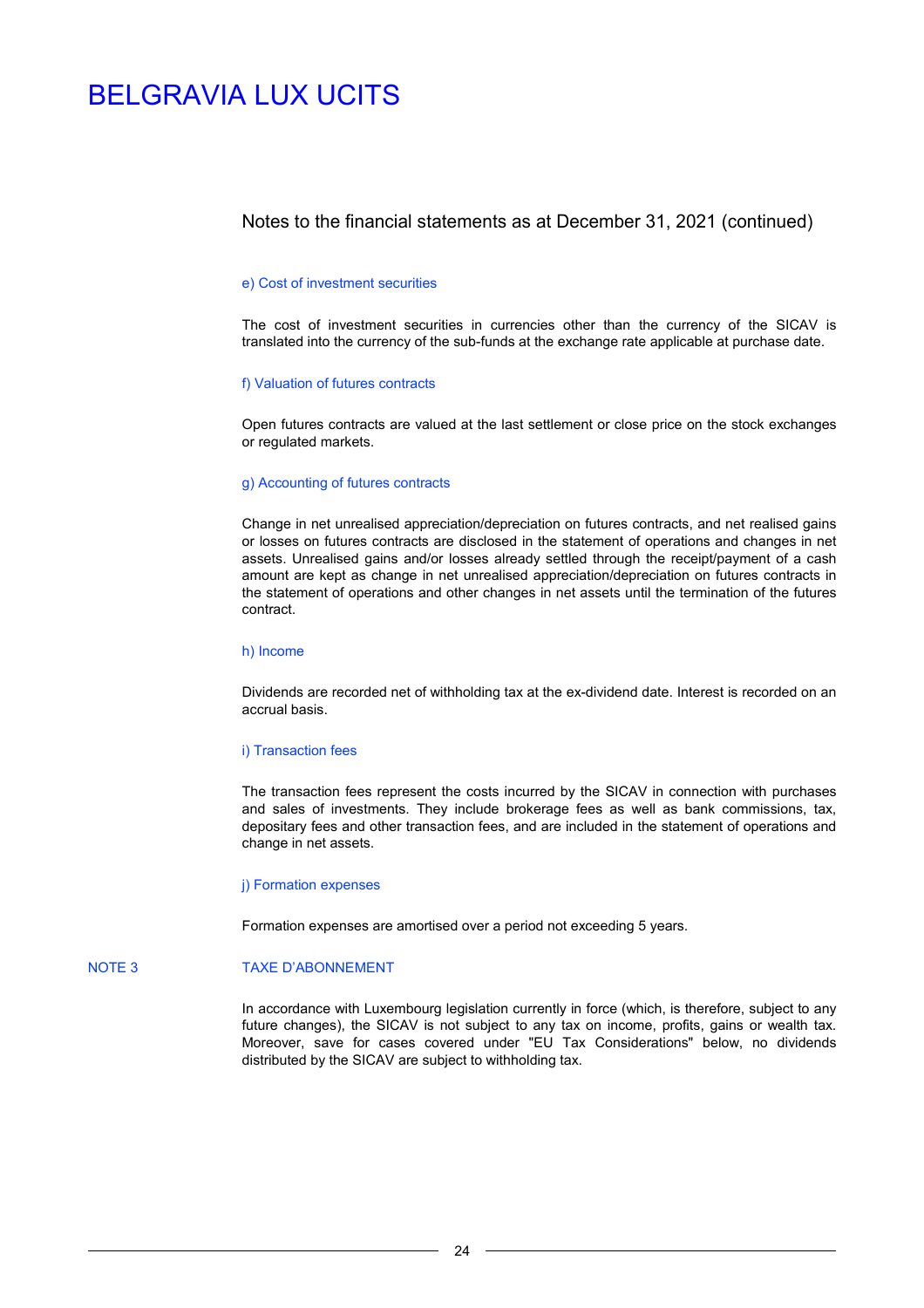### Notes to the financial statements as at December 31, 2021 (continued)

The SICAV's net assets are subject to a subscription tax ("taxe d'abonnement") of 0.05% per annum payable at the end of each calendar quarter and calculated on the basis of the SICAV's total net assets at the end of the relevant quarter; such tax is reduced to 0.01% per annum in respect of sub-fund or Classes provided that their shares are only held by one or more Institutional Investor(s), as well as in respect of sub-fund whose exclusive object is the collective investment in money market instruments, the placing of deposits with credit institutions, or both. This tax is not applicable for the portion of the assets of a sub-fund invested in other Luxembourg undertakings for collective investment already subject to *taxe d'abonnement*.

Interest and dividend income received by the SICAV may be subject to non-recoverable withholding tax in the countries of origin. The SICAV may further be subject to tax on the realised or unrealised capital appreciation of its assets in the countries of origin.

No stamp duty or other tax is payable in Luxembourg on the issue of Shares in the SICAV.

#### NOTE 4 MANAGEMENT COMPANY FEES

The Management Company fees do not exceed 0.05% per annum on the total net assets.

The Management Company fees accrue daily and are paid quarterly in arrears. The fees payable are subject to a minimum of EUR 10,000 p.a. per sub-fund during the second year and a minimum of EUR 20,000 p.a. per sub-fund during the third and following years.

Management Company fees are recorded under the caption "Professional fees, audit fees and other expenses" in the statement of operations and changes in net assets.

For the period from November 25, 2020 to June 30, 2021, the minimum fee applied is 50%.

#### NOTE 5 MANAGEMENT FEES

In consideration for the investment management services provided to the SICAV, the Investment Manager is entitled to receive from the SICAV management fees of a percentage of the net assets of the relevant Class, accrued on each valuation day and payable quarterly in arrears as follows:

| Sub-fund                                     | Share class | Management fees |
|----------------------------------------------|-------------|-----------------|
| BELGRAVIA LUX UCITS - EPSILON                | R           | up to 1.25%     |
|                                              |             | up to 1.00%     |
|                                              |             | up to 1.00%     |
| BELGRAVIA LUX UCITS - TAU EUROPEAN EQUITIES: |             | up to 1.75%     |
|                                              |             | up to $2.25%$   |

#### NOTE 6 DIRECTOR FEES

BELGRAVIA LUX UCITS pays Director fees to one member of its Board of Directors of the SICAV, Mr Javier Valls. The yearly fee is EUR 12,000.00 gross.

Director's fees are disclosed in the statement of operations and changes in net assets under the caption "Professional fees, audit fees and other expenses".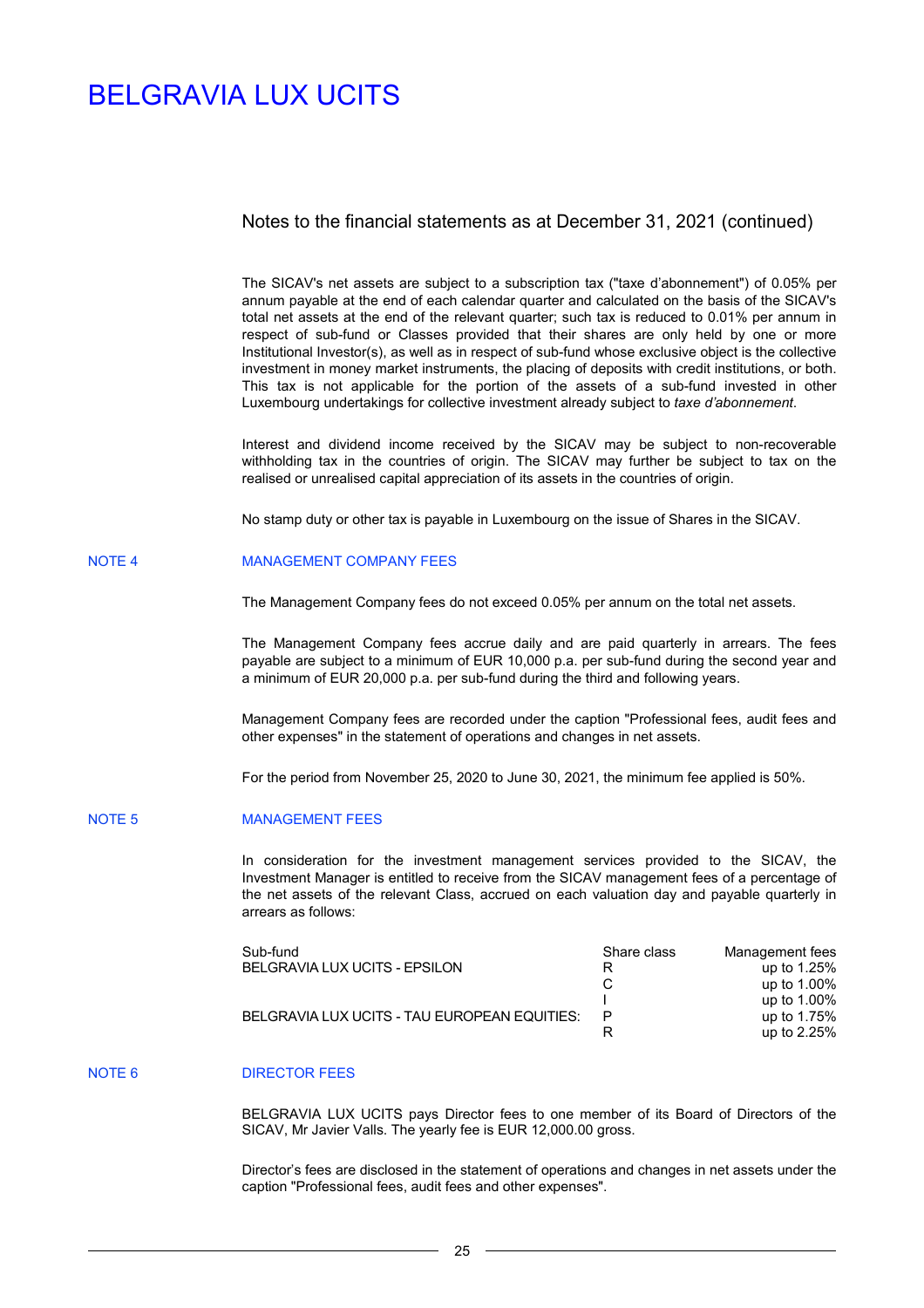### Notes to the financial statements as at December 31, 2021 (continued)

#### NOTE 7 PERFORMANCE FEES

For the sub-fund BELGRAVIA LUX UCITS - EPSILON, the Investment Manager receives performance fees, accrued on each Valuation Day, paid annually, based on the Net Asset Value ("NAV"), equivalent to 9% of the performance of the NAV per share exceeding the high water mark.

The high water mark is defined as the greater of the following two figures:

- The last highest NAV per share on which a performance fee has been paid and;

- The initial NAV per share.

| Sub-fund                             |             | Frequency | Performance fee rate |                  | Reference/Index |                        |
|--------------------------------------|-------------|-----------|----------------------|------------------|-----------------|------------------------|
| BELGRAVIA LUX UCITS - EPSILON        |             | yearly    |                      | 9.00%            |                 | <b>High Water Mark</b> |
| <b>BELGRAVIA LUX UCITS - EPSILON</b> |             |           |                      |                  |                 |                        |
| ISIN code                            | Share class |           | Class<br>currency    | Performance fees |                 | % of net<br>assets     |
| LU1808857905                         | R           |           | <b>EUR</b>           |                  | 118,280.22      | 1.06%                  |
| LU1808858036                         | С           |           | <b>EUR</b>           |                  | 6,319.70        | 1.15%                  |
| LU1808858119                         |             |           | <b>EUR</b>           |                  | 138.89          | 1.15%                  |

Details of calculation of the performance fees can be found in the current prospectus of the SICAV.

The sub-fund BELGRAVIA LUX UCITS - TAU EUROPEAN EQUITIES is not subject to any performance fees.

### NOTE 8 DEPOSITARY FEES

As Depositary Bank, Pictet & Cie (Europe) S.A. is entitled to receive out of the assets of the SICAV, fees in consideration for providing services to it, along with such out-of-pocket expenses and disbursements as are deemed reasonable and customary by the Directors of the SICAV. The fees payable to Pictet & Cie (Europe) S.A., comprise transaction-based fees and asset-based fees. Depositary fees amount to 0.05% of the net asset value per sub-fund from EUR 0 to EUR 200,000,000 and 0.04% of the net asset value per sub-fund above EUR 200,000,000 (subject to a minimum of EUR 5,000 p.a. per sub-fund during the second year and a minimum of EUR 10,000 p.a. per sub-fund during the third and following years) depending on the market in which a particular sub-fund invests. The fees are accrued daily and are payable quarterly in arrears.

For the period from November 25, 2020 to June 30, 2021, the minimum fee applied is 50%.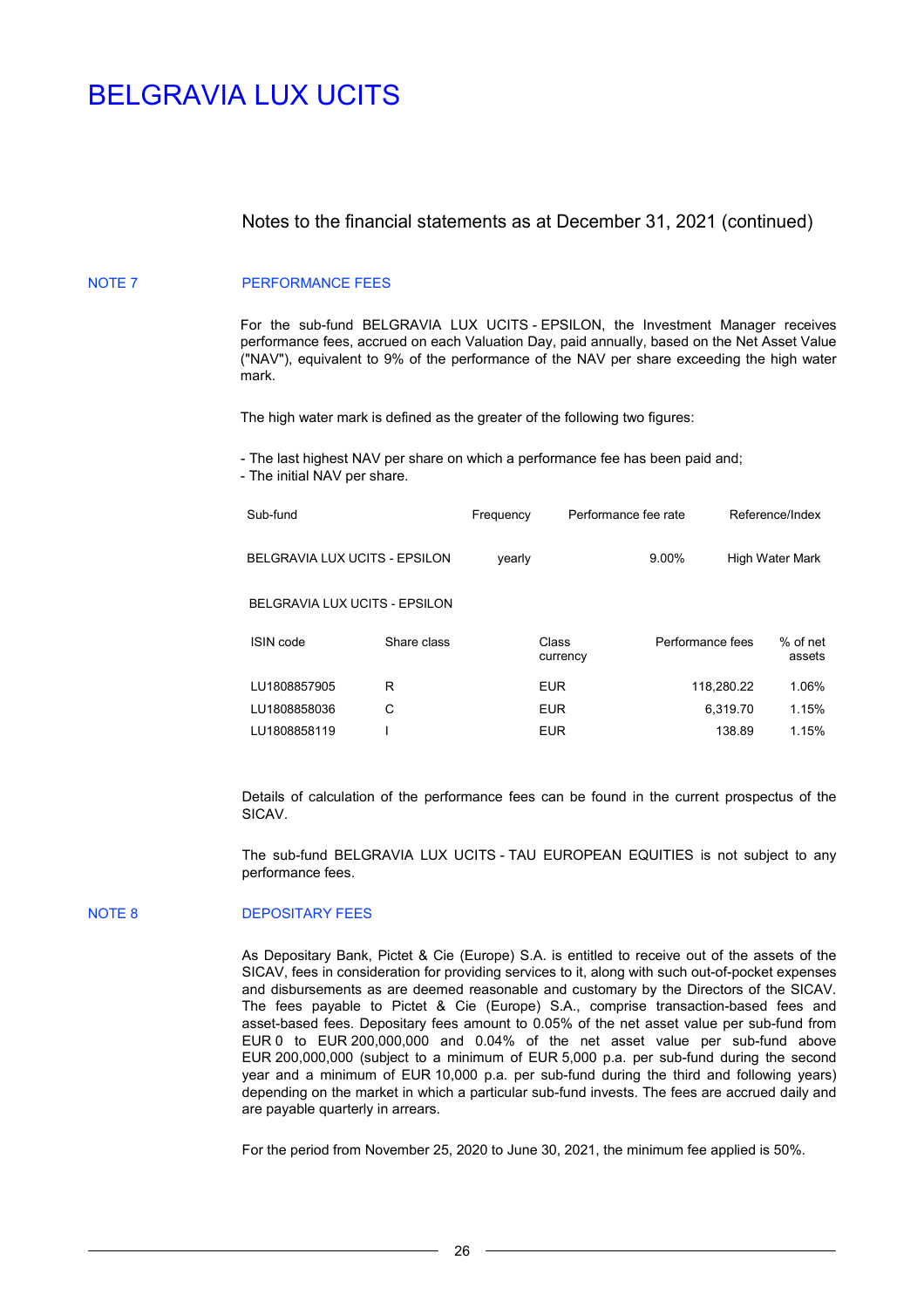### Notes to the financial statements as at December 31, 2021 (continued)

#### NOTE 9 ADMINISTRATION AND DOMICILIARY AGENT FEES

As Administration Agent and Domiciliary Agent, FundPartner Solutions (Europe) S.A., is entitled to receive out of the assets of the SICAV, fees in consideration for providing services to it, along with such out-of-pocket expenses and disbursements as are deemed reasonable and customary by the Directors of the SICAV. The fees payable to FundPartner Solutions (Europe) S.A., comprise asset-based fees. The actual fees paid are disclosed in the semi-annual and annual reports of the SICAV. Administration Agent fees amount to 0.05% of the net asset value per sub-fund (subject to a minimum of EUR 5,000 p.a. per sub-fund during the second year and a minimum of EUR 10,000 p.a. per sub-fund during the third and following years), and Domiciliary Agent fees amount to EUR 5,000 p.a. including up to 4 sub-funds and EUR 2,500 per additional sub-fund. The fees are accrued daily and are payable quarterly in arrears.

For the period from November 25, 2020 to June 30, 2021, the minimum fee applied is 50%.

#### NOTE 10 OTHER FEES PAYABLE

As at December 31, 2021, the other fees payable include advisory, audit, management company, administration and depositary fees.

#### NOTE 11 FUTURES CONTRACTS

The SICAV had the following futures contracts outstanding as at December 31, 2021:

BELGRAVIA LUX UCITS - EPSILON

|                          | Maturity date Currency |            | Commitment<br>in EUR |
|--------------------------|------------------------|------------|----------------------|
| Purchase of 4.00 EUR/GBP | 14/03/2022             | <b>GBP</b> | $-500.000.00$        |

### BELGRAVIA LUX UCITS - TAU EUROPEAN EQUITIES

|                                            | Maturity date | Currency | Commitment<br>in EUR |
|--------------------------------------------|---------------|----------|----------------------|
| Purchase of 2.00 EUR/GBP                   | 14/03/2022    | GBP      | $-250.000.00$        |
| Purchase of 8.00 Euro Stoxx 50 ESTX 50 EUR | 18/03/2022    | FUR      | 343.872.80           |

The accounting of the unrealised gains and/or losses on futures contract is detailed in the note 2.g.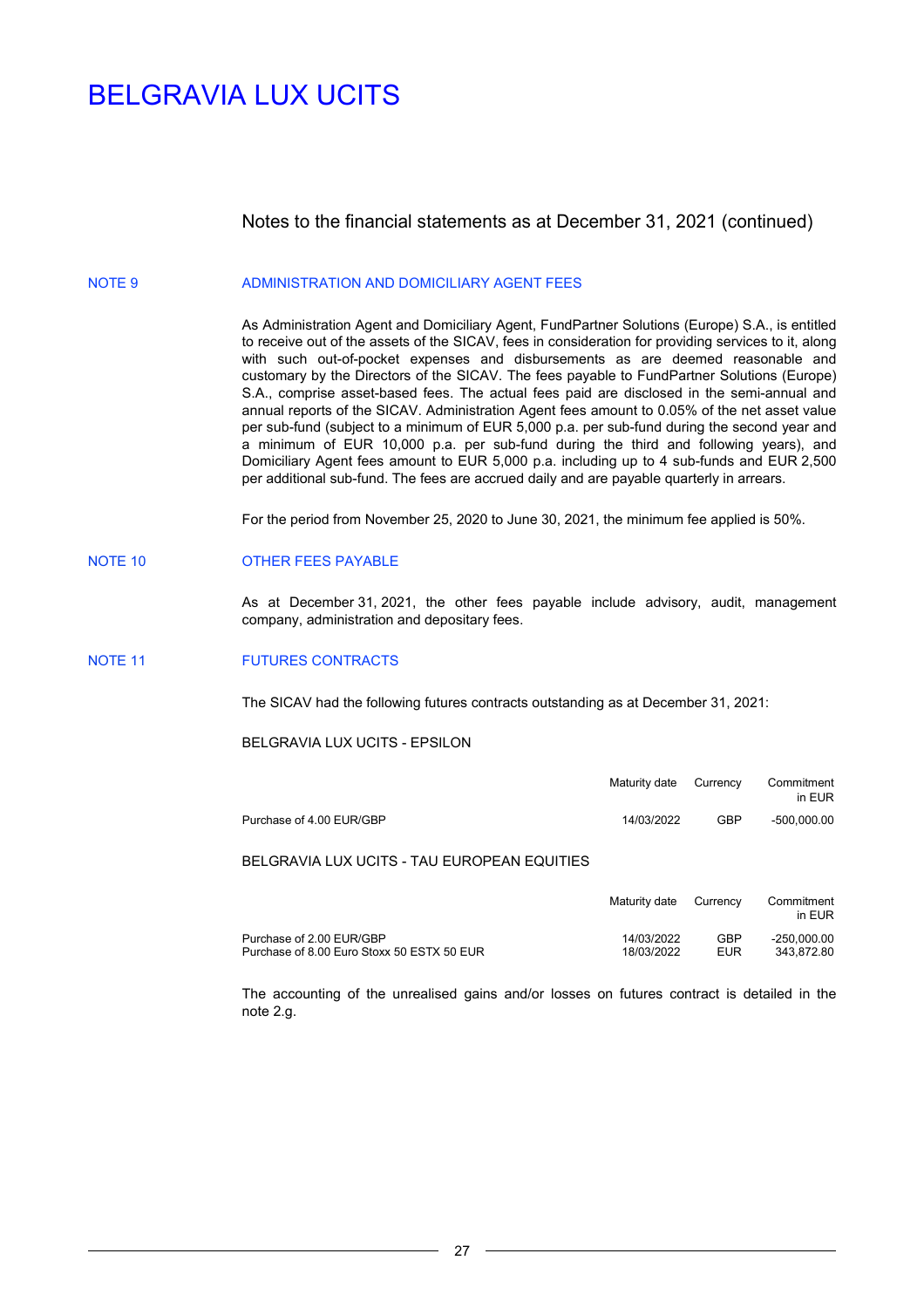### Notes to the financial statements as at December 31, 2021 (continued)

#### NOTE 13 SUBSEQUENT EVENT

In February 2022, a number of countries (including the United States, the United Kingdom and the European Union) imposed sanctions against certain entities and individuals in Russia as a result of the official recognition of the Donetsk People Republic and Lugansk People Republic by the Russian Federation. Announcements of potential additional sanctions have been made following military operations initiated by Russia against the Ukraine on February 24, 2022.

The situation, together with growing turmoil from fluctuations in commodity prices and foreign exchange rates, and the potential to adversely impact global economies, has driven a sharp increase in volatility across markets. The Board of Directors of the SICAV regards these events for the SICAV and any of its sub-funds as non-adjusting events after the reporting period.

Although neither the SICAV's and any of its sub-funds performance and going concern nor operations, at the date of this report, have been significantly impacted by the above, the Board of Directors of the SICAV continues to monitor the evolving situation and its impact on the financial position of the SICAV and any of its sub-funds.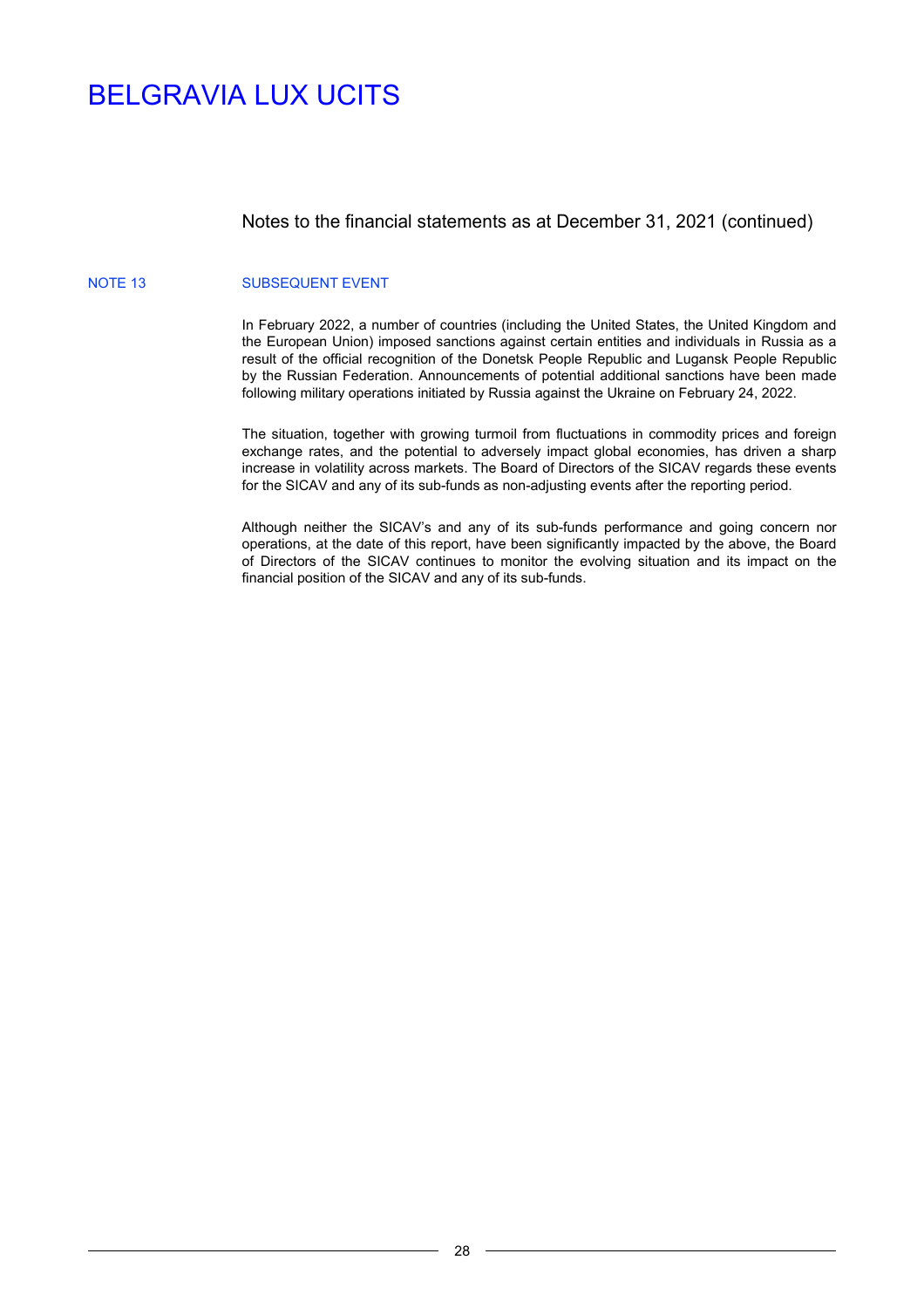### Other information to Shareholders (unaudited appendix)

#### **1. Remuneration of the members of the Management Company**

The Management Company has adopted a Remuneration Policy which is in accordance with the principles established by the law of 10 May 2016, amending the law of 17 December 2010 ("the UCITS Law").

The financial year of the Management Company ends on 31 December of each year.

Considering the figures as of December 31, 2021 were not available as of the date of this report, the table below shows the total amount of the remuneration for the financial year ended as at December 31, 2020, split into fixed and variable remuneration, paid by the Management Company to its staff.

The table has been prepared taking into consideration point 162 of section 14.1 of the ESMA remuneration guidelines relating to the confidentiality and data protection in presenting the remuneration information.

|                                                                     | Number of<br><b>Beneficiaries</b> | Total<br>remuneration<br>(EUR) | Fixed<br>remuneration<br>(EUR) | Variable<br>Remuneration<br>paid (EUR) |
|---------------------------------------------------------------------|-----------------------------------|--------------------------------|--------------------------------|----------------------------------------|
| Total remuneration paid<br>by the Management<br>Company during 2020 | 21                                | 1,411                          | 971                            | 440                                    |

#### *Additional explanation*

The beneficiaries reported are composed of the risk takers (including the 4 Conducting Officers) and the staff of the Management Company dedicated to Management Company activities for all the Funds under management, remunerated by the Management Company. In addition, the Management Company did not remunerate directly the staff of the Investment Manager, but rather ensured that the Investment Manager complies with the Remuneration Policy requirements itself.

The benefits have been attributed according to criteria such as level of seniority, hierarchic level, or other eligibility criteria, not taking into account performance criteria, and are thus excluded from the fixed or variable remuneration figures provided above.

Total fixed and variable remuneration disclosed is based on apportionment of Asset Under Management represented by the SICAV.

The 2020 annual review outcome showed no exception.

There have been no changes to the adopted remuneration policy since its implementation.